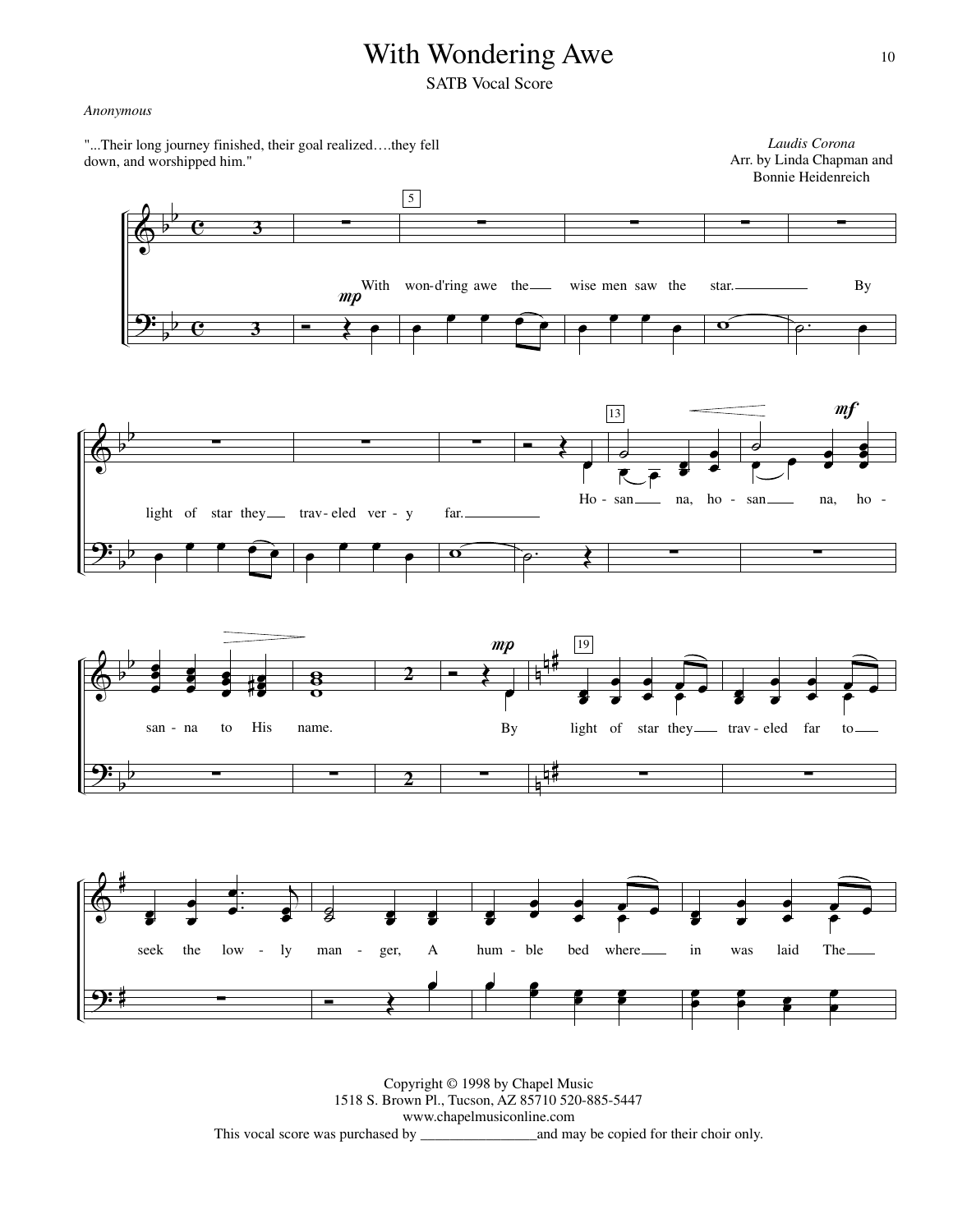







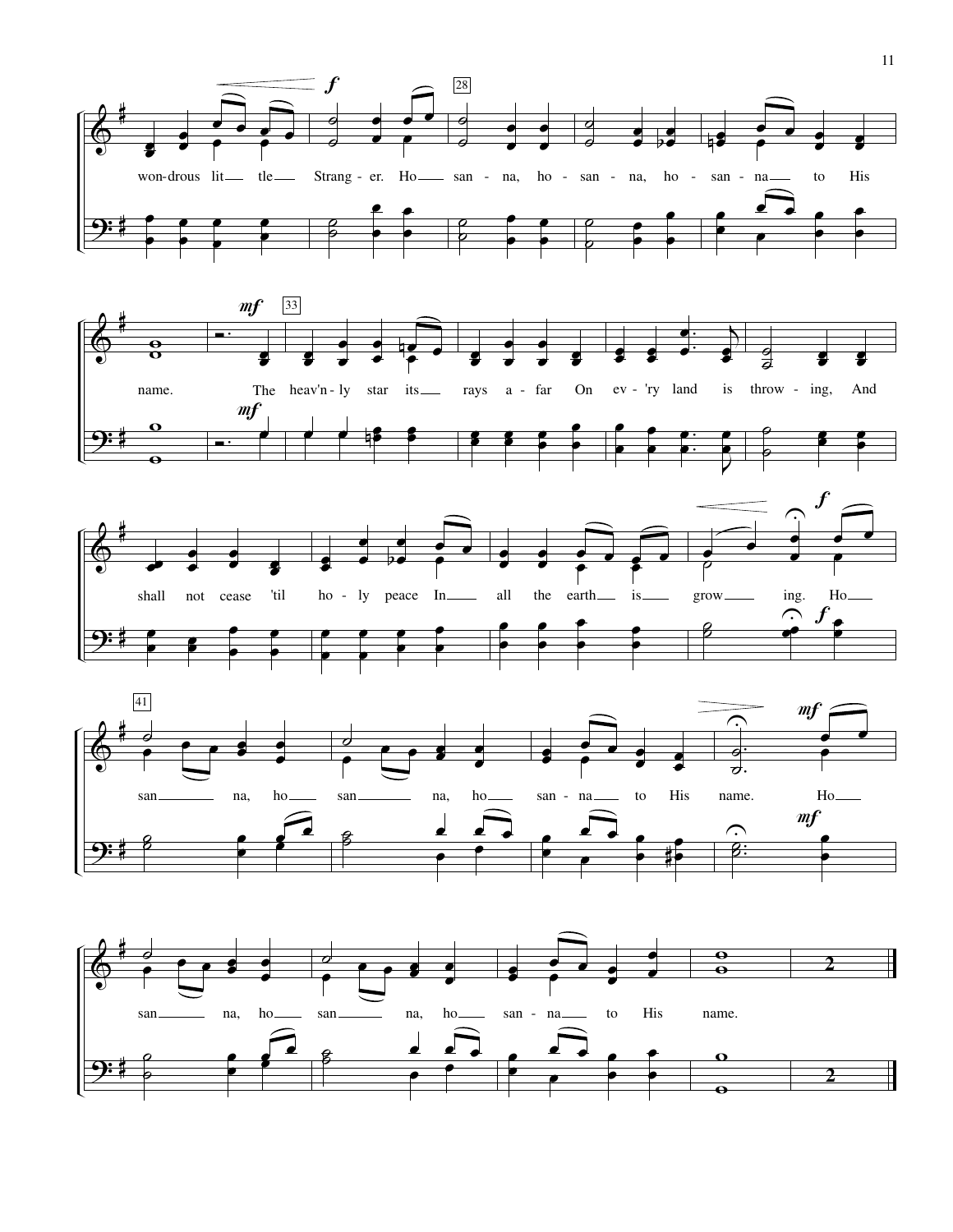# WITH WONDERING AWE

SATB

 $\pmb{\phi}$ 

*Anonymous*

<u>9:</u>

 $\pmb{\phi}$ 

<u>9:</u>

b b

 $\overline{\mathbf{e}}$ 

 $\frac{\partial}{\partial \theta}$ 

 $\circ$   $\bullet$ 

 $\overline{\bullet}$  $\overline{\mathbf{o}}$ 

 $\overline{\mathbf{e}}$ 

 $\theta$   $\theta$ 



 $\overline{\bullet}$  $\overline{\mathbf{o}}$ 

 $\frac{\partial}{\partial \mathbf{\Theta}}$ 

 $\overline{\phantom{a}}$ .

 $\overline{\bullet}$  $\overline{\phantom{a}}$ 



Copyright © 1998 by Chapel Music 1518 S. Brown Pl., Tucson, AZ 85710 520-885-5447 www.chapelmusiconline.com This music may not be copied for any reason.

œ

œ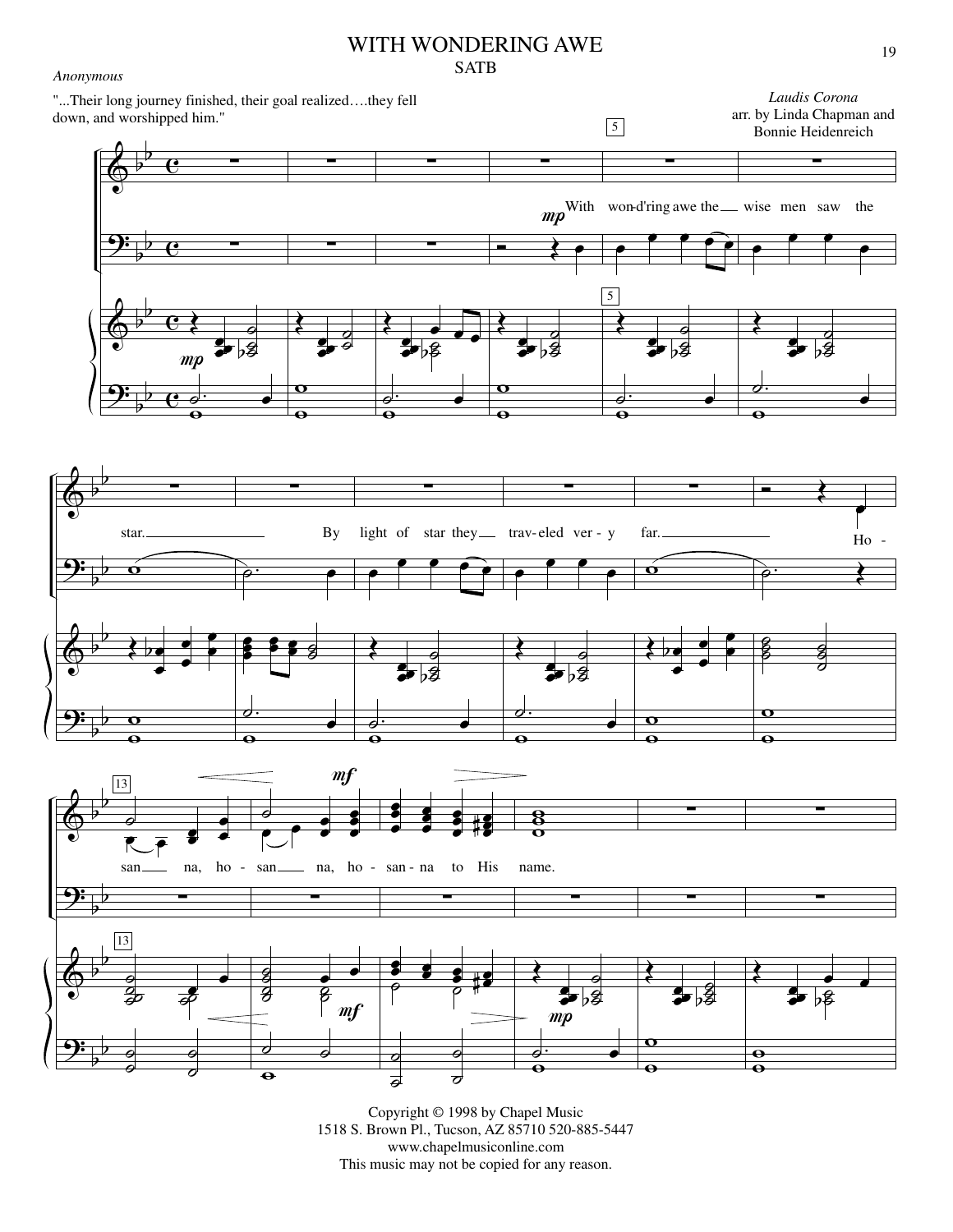



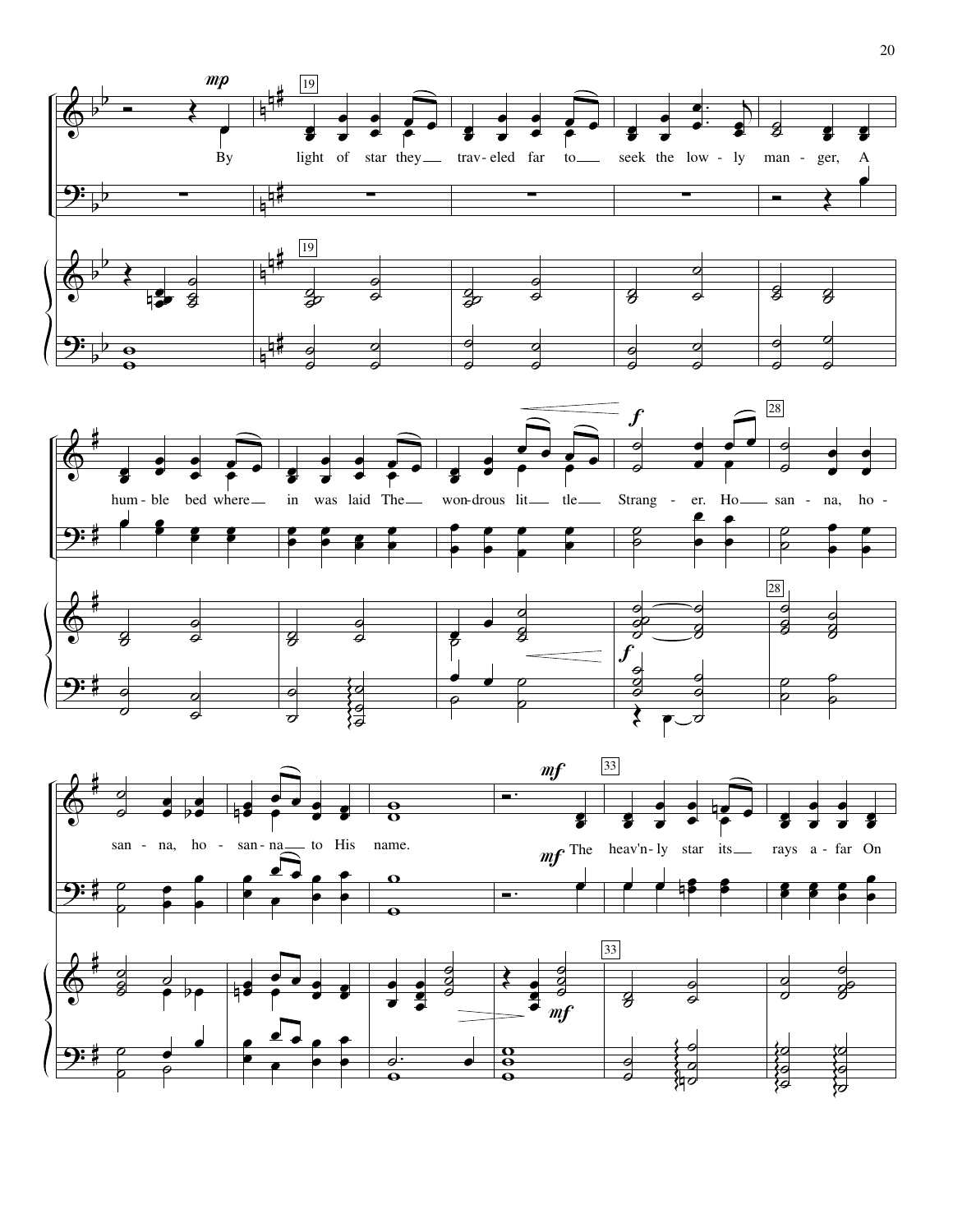





"...Come all ye faithful. Come joyfully to the manger in Bethlehem. Come and adore Him, Christ, the Lord of all."<br>"O COME ALL YE FAITHFUL" (congregation)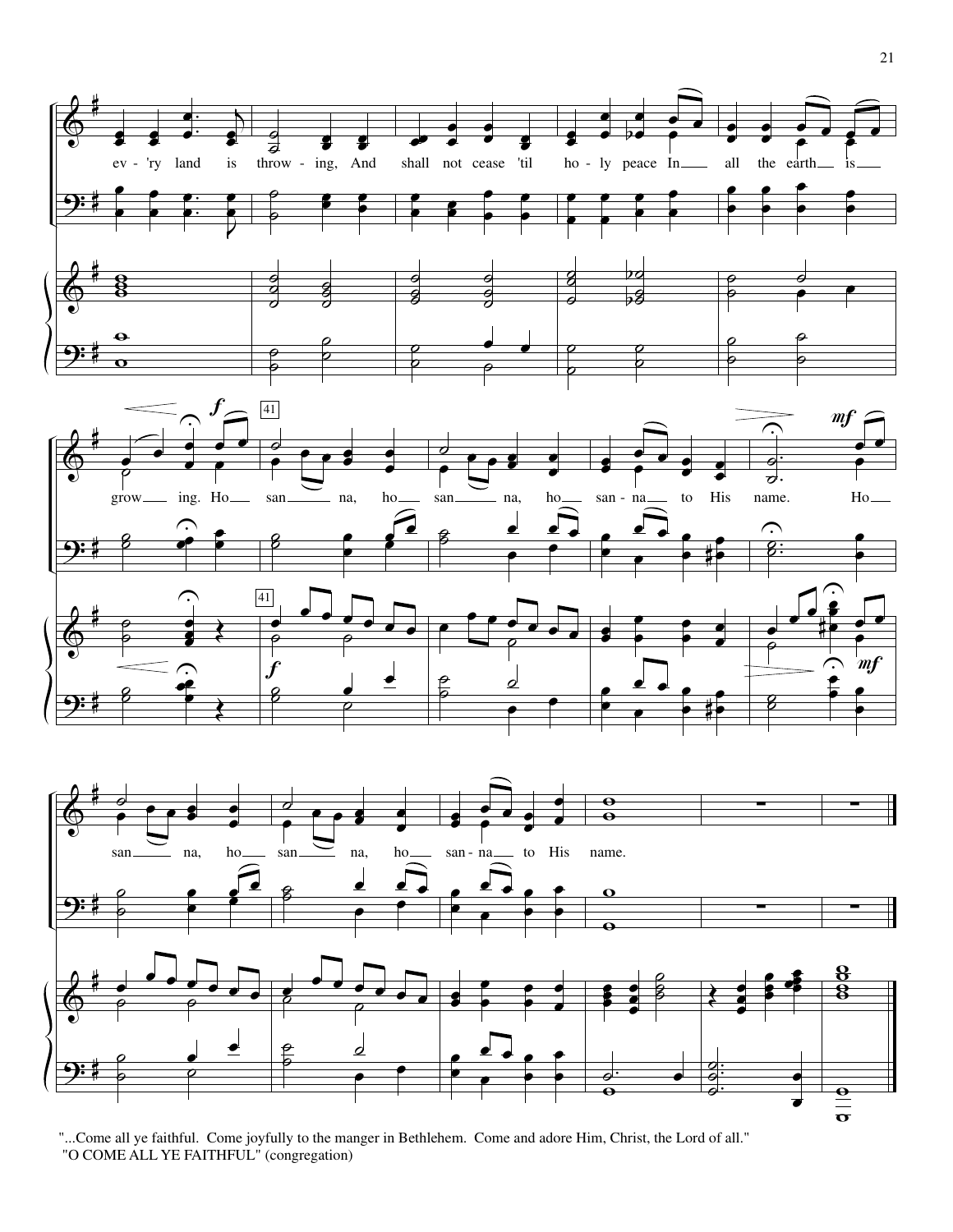## **THE PROMISE OF BETHLEHEM**

by Linda Chapman and Bonnie Heidenreich

**Narrator I**: (*music starts, "O Little Town of Bethlehem" verse only*) Bethlehem, a tiny, sleepy town nestled in the hills six miles from Jerusalem, seemed unimportant to the world in general. But there was promise lying within its walls, the promise of a savior; the promise that here would be born the son of God. (*music ends*)

**Narrator II**: Rich in heritage, Bethlehem was where Jacob buried his beloved Rachel; where Ruth faithfully gleaned in the fields of Boaz; and where Samuel found and anointed the young David to become King of Israel. David, too, was born in humble surroundings, a lowly shepherd boy, beloved of God. And it was promised that from his loins would come another king; one who would save his people from their sins; one who would be called "Wonderful, Counsellor, The mighty God, The everlasting Father, The Prince of Peace." (Isa.9:6)

**Narrator I**: All of Israel looked forward to the birth of their Messiah. From the chief priest's palatial residence to the street beggar's hovel, all knew of the prophecies of the promised king. Though the people lived in captivity, yet they waited eagerly for the freedom He would surely bring.

**Narrator II**: They did not wait in vain, for out of Bethlehem would come glad tidings of exceeding great joy causing wise men everywhere to rejoice.

Narrator I: Their Savior would bring them freedom, yes...not from the bands of earthly bondage, but from the spiritual bands of sin and death.

**Narrator II**: At last, the promise would be kept. The gates of eternal life would open, allowing righteousness to pour down from heaven, bathing the world in glory and gladdening the hearts of men. The love of God, that which was most desirable above all things, that which was most joyous to the soul, would come to dwell on earth. Surely the news of Christ's birth was not only for the people of Bethlehem, but for everyone, everywhere. All who breathed the breath of life could join together and sing out, "Joy! Joy! Joy to the World, the Lord is come! Let earth receive her King!"

### **"JOY TO THE WORLD"**

(choir)

Narrator II: In Hebrew, the word Bethlehem means "house of bread." The name is particularly meaningful, for it is the birthplace of one who would later say,

**Scripture**: "I am the bread of life." (John 6:35)

**Narrator I**: Long before He came to earth, God sent manna to the children of Moses as bread from heaven to save them from starvation. Jesus Christ also was sent by God from heaven to save His people from death. Later, during His ministry, Christ explained to His followers,

**Scripture**: "Your fathers did eat manna in the wilderness, and are dead….I am the living bread which came down from heaven; if any man eat of this bread, he shall live for ever; and the bread that I will give is my flesh, which I will give for the life of the world." (John 6:49-51)

> Copyright © 1997 by Chapel Music 1518 S. Brown Pl., Tucson, AZ 85710 520-885-5447 Please Do Not Copy

**Narrator II:** He taught us to pray...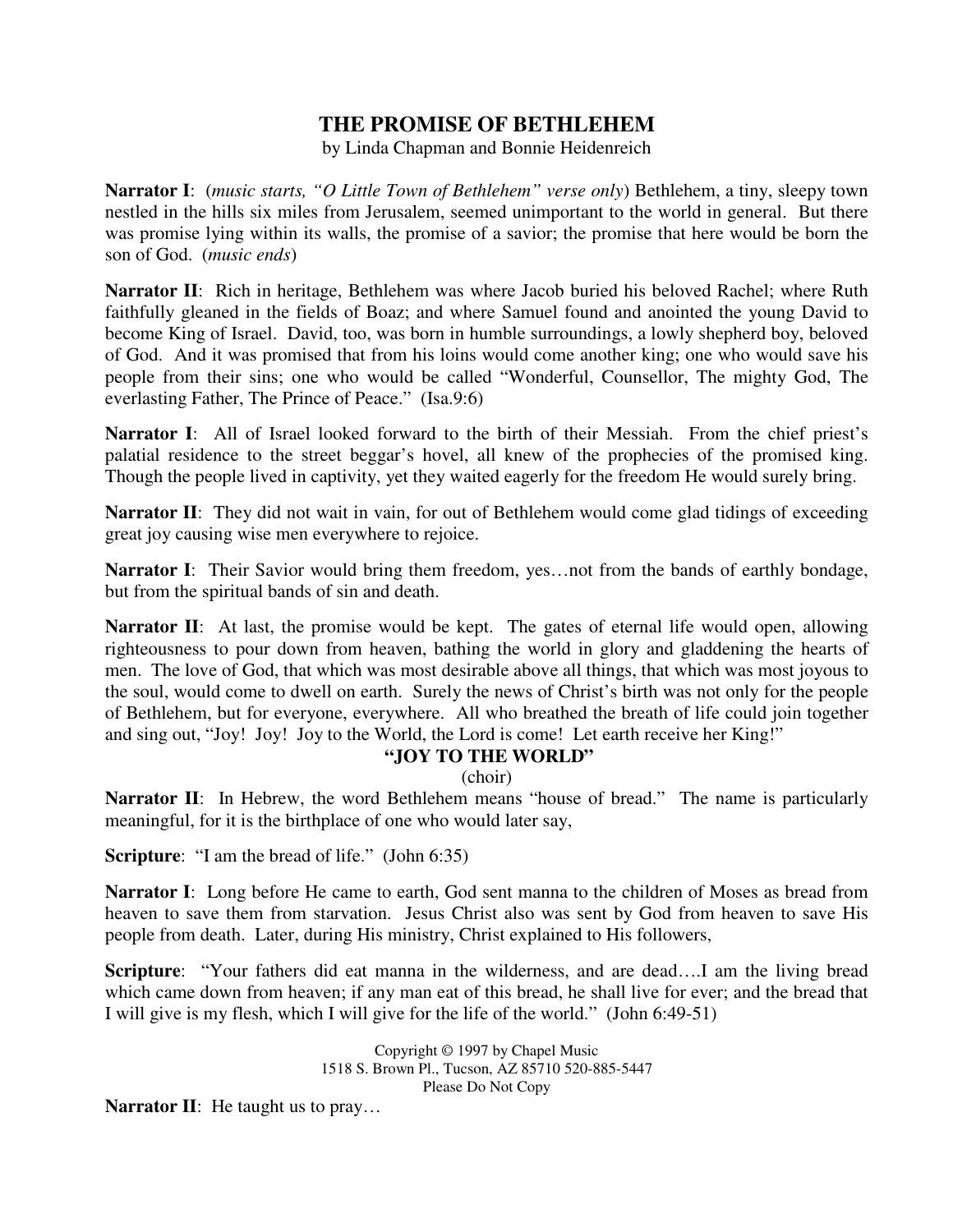**Scripture:** "Give us this day our daily bread." (Matt 6:11)

**Narrator II:** Perhaps He hoped we would pray not only for daily 'physical' nourishment, but also for daily 'spiritual' nourishment; feasting on the word of God through the bread of life, the Savior.

**Narrator I:** It is fitting that Christ chose as the setting for His final sacrifice to the world, the Feast of Unleavened Bread, which is called Passover. At this time, He instituted the Sacrament, by braking bread saying,

**Scripture**: "Take, eat; this is my body which is given for you. This do in remembrance of me." (Luke 22:19)

**Narrator I**: Each Sabbath day, followers around the world remember still His sacrifice…by partaking of bread.

**Narrator II**: (*music starts—lst 6 measures*) Bethlehem, house of bread, slumbered peacefully on that starlit night, waiting patiently for the day prophesied of centuries before. Oh, little town of Bethlehem, birthplace of the Redeemer, God's promise to the world is fulfilled in you.

### **"OH, LITTLE TOWN OF BETHLEHEM"**

#### (soloist and choir)

**Narrator I**: Mary and Joseph journeyed to Bethlehem from Nazareth in Galilee at the order of Caesar Augustus. They came to register for a general tax levied against the entire Roman Empire. But the governor over Judea commanded the masses to report to their ancestral home in line with Jewish tradition, rather than their place of residence. He could not have known that he, too, was fulfilling prophecy. For though Mary and Joseph were living in Nazareth, the Holy Child must be born in Bethlehem, and only an important edict would have induced Joseph to travel such a distance with Mary so close to delivery.

**Narrator II**: On the surface, there was nothing remarkable about two weary travelers arriving after a long journey, even though the woman was great with child. The streets were filled with visitors, and lodging was filled to capacity. Though they searched, the couple could not find a place to stay. Just as they were rejected along the streets of Bethlehem, so Jesus was later rejected by the Jews, His chosen people. He was turned away from the inn and cast out of the world by His own.

**Scripture**: "He was in the world, and the world was made by him, and the world knew him not. He came unto his own, and his own received him not." (John 1:10-11)

**Narrator II:** Centuries have passed, yet there are still those who do not receive Him; those who cannot find a place for Him in their hearts. There are still those who reject their creator. (*pause*)

**Narrator I**: Through angelic visitations, Mary and Joseph knew that this baby was to be the Son of God; the first begotten in the spirit, the only begotten in the flesh. And they knew the name by which He would be called; Jesus, meaning 'Savior-Deliverer.' It was thus decreed before His birth. The word 'Christ' translates to 'Messiah,' signifying the 'Anointed One.' The heavens proclaimed that He would be called King of Kings and Lord of Lords, and that of His kingdom there would be no end; but tonight, he would come into the world as a tiny baby.

Narrator II: And so on that glorious, silent night, Mary brought forth her first-born son, and wrapped him in swaddling clothes, and laid him in a manger.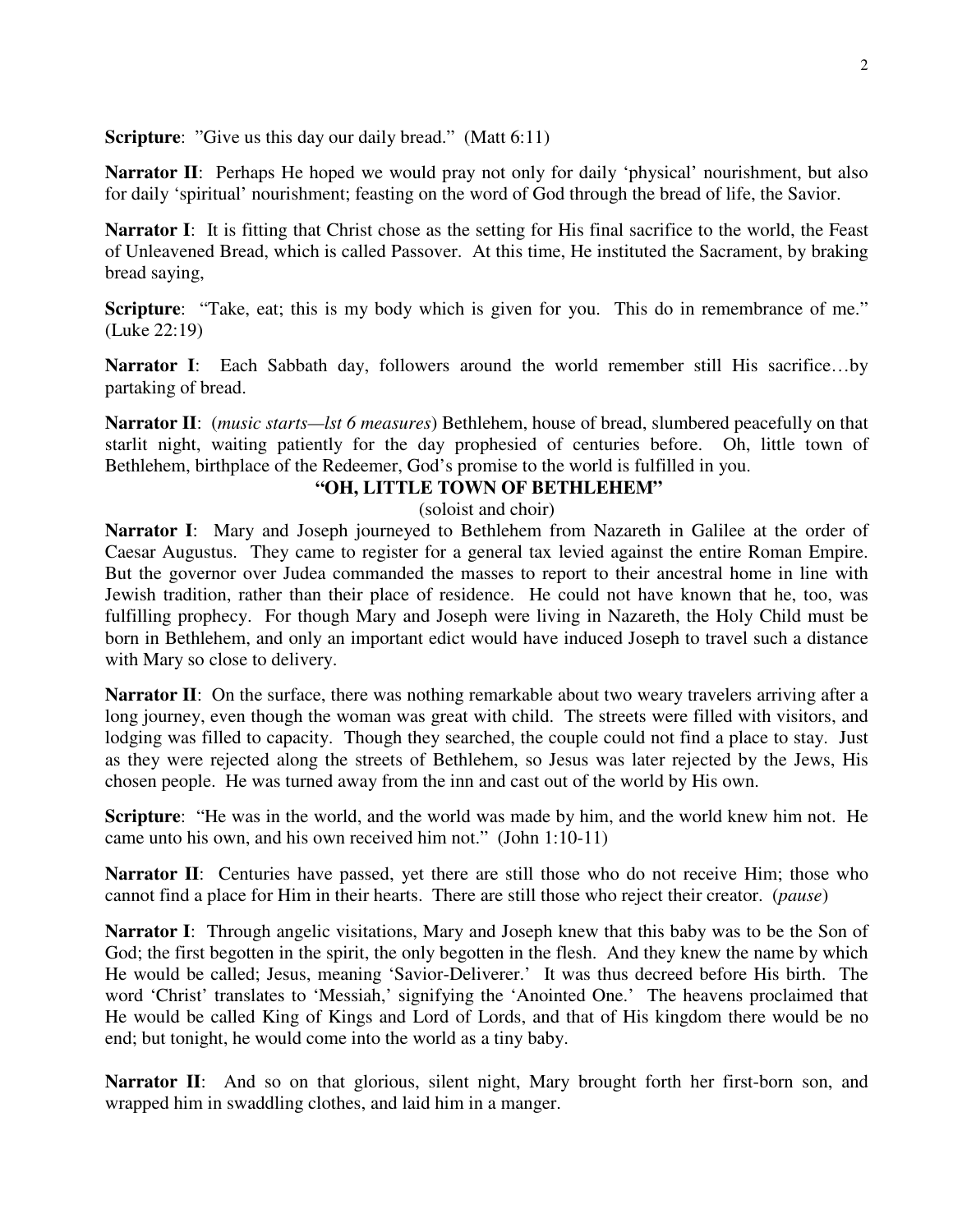#### 3

#### **"SILENT NIGHT"**

#### (congregation)

**Narrator I**: The Babe of Bethlehem was born, and now the glorious announcement must be made to God's mortal creations. To a small band of shepherds on the Judaean plains, there came an angel, an holy herald from the throne of God proclaiming the joyous news to the world.

**Scripture**: "Behold, I bring you good tidings of great joy, which shall be to all people. For unto you is born this day in the city of David a Saviour, which is Christ the Lord." (Luke 2:10-11)

**Narrator II**: Once the joyous proclamation was made, the ecstasy of the hosts of heaven could be contained no longer and the divine doors opened wide. Throngs of celestial choirs filled the air with strains of angelic melodies. The Great God of Heaven and Earth, with all the resources of the universe available to Him, chose to announce the birth of His only begotten son with a choir of angels. "Glory to God!" they sang. "Glory to God in the highest, and on earth peace, good will toward men." (Luke 2:14)

**Narrator I**: How better to glorify God than to bring peace to men on the earth? It is significant that the original Greek reads, "And on earth peace toward men of good will." For peace on earth will come only when men show good will toward one another. And it is to men of good will that God grants the peace which fills the soul and brings the spirit of love to life.

#### **"ANGELS WE HAVE HEARD ON HIGH"**

(choir and congregation)

 *(Suggested performance of this hymn: Assign the soprano and alto parts to two violinists and the tenor and bass parts to two cellists. 1) Have the strings play it through once. 2) Add the choir to the strings-1st verse. 3) Add the organ to the strings and choir with obligato on the chorus-2nd verse. 4) Add the congregation to the strings, organ, choir and obligato-3rd verse.)* 

**Narrator I**: Bethlehem, home of shepherds past and present, became the birthplace of the "Good Shepherd"; one who loved His sheep; one who gave His life for His sheep. The psalmist sang…

**Scripture**: "The Lord is my shepherd. I shall not want." (Psalms 23:1)

**Narrator I**: Isaiah prophesied…

**Scripture:** "He shall feed His flock like a shepherd." (Isaiah 40:11)

**Narrator I**: And a grieved Peter heard the Lamb of God plead three times...

**Scripture:** "Feed my sheep." (John 21:17)

**Narrator I**: It is not a mystery that at the glorious moment of the Lord's birth, it was to shepherds that angel voices rang out with the heavenly announcement.

**Narrator II**: These shepherds watching in the hills surrounding Bethlehem were common, ordinary residents of Judea. Why were they the chosen ones? Their homes were humble; their clothing plain. They lacked status, wealth, and education. But perhaps it is to the poor in heart that God gives His greatest blessing. Did He not later say,

**Scripture**: "Blessed are the poor in spirit, for theirs is the kingdom of heaven….Blessed are the meek; for they shall inherit the earth." (Matt 5:3,5)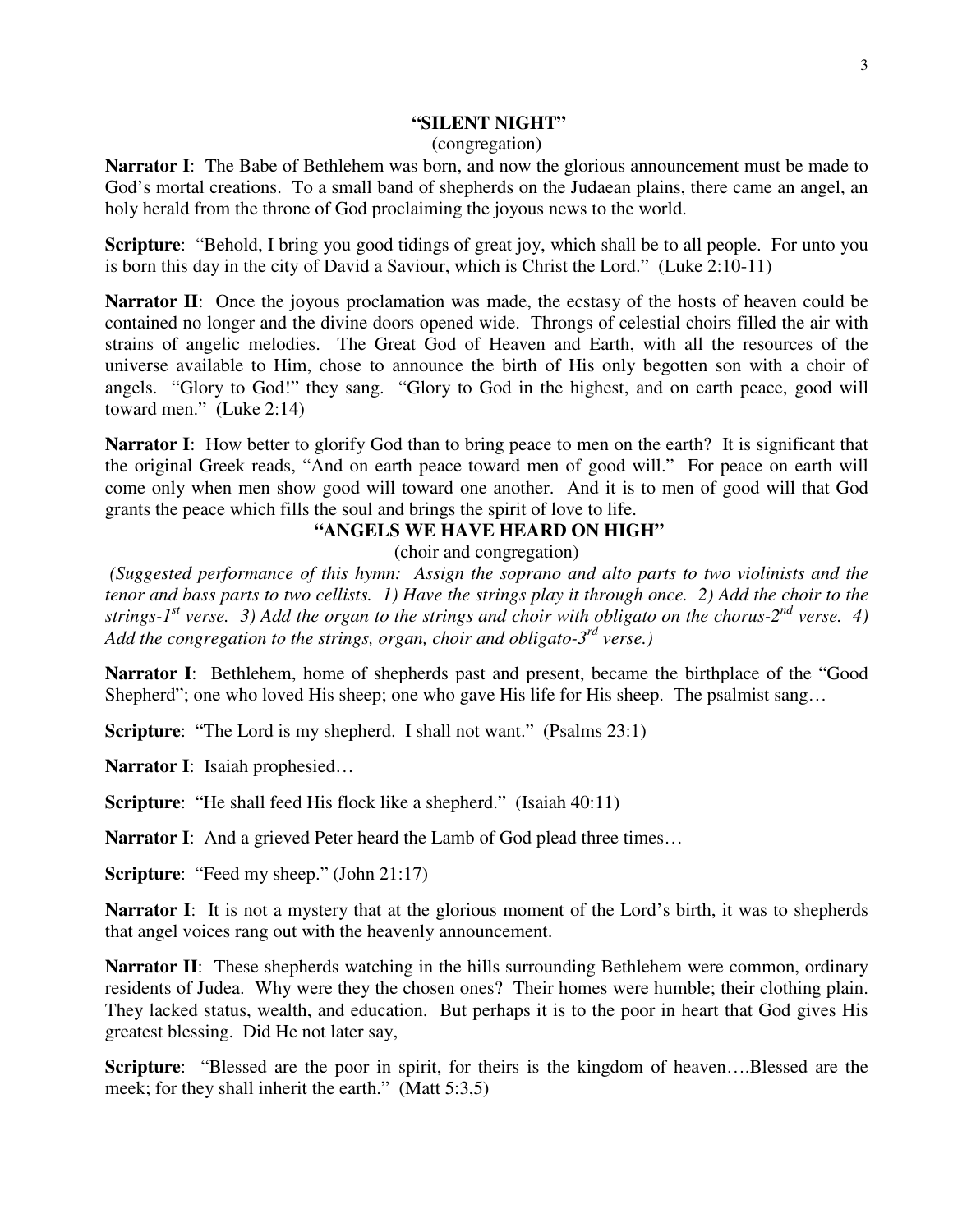**Narrator I**: Choosing the shepherds was no mistake, for if we look closer, we can find other qualities prized of God. The shepherds were watching their flocks, guarding their precious sheep in the nighttime, in the darkness, keeping them from harm. We each have our own flocks which need shepherding. Do we keep watch with similar diligence when darkness gathers 'round and evil threatens?

**Narrator II**: That these shepherds were men of faith is obvious in their response to the wonderful pronouncement. They did not doubt nor question what they had heard and seen. They did not say, "Can this be true?" or "What should we do?", but instead they answered…

**Scripture**: "Let us now go even unto Bethlehem." (Luke 2:15)

**Narrator II**: Though they felt fear in the call they heard from the angels, yet they were swift to find the Holy Child. Perhaps God wants us to learn from the shepherds, and when the Master calls, in spite of fears, go with haste and find Him.

**Narrator I**: And after we find Him, what then? After we kneel at His feet and thrill at His presence; after we experience the sweetness of worship, what then should we do? Just as the humble shepherds did, we can return to our homes and families, glorifying and praising God. We, too, can make known abroad the marvelous things which we know. With our actions, we can show goodness; with our hands, we can touch lives; with our hearts, we can share His love.

#### **"THE FIRST NOEL"**

#### (choir)

**Narrator II:** We know little of the magi who appeared in Jerusalem searching for the infant king. We do know that they were wise.

**Narrator I**: True wisdom is not only knowledge, but the use of that knowledge with understanding and sound judgment. These kings were indeed wise, for they studied and searched the scriptures. Otherwise, they would not have known that a king was coming. We know that they watched and waited; earnestly looking forward to His birth, for they found the sign which others missed. And we know that when they saw the sign, they recognized it for what it was and were prepared to act. They left their own lands in search of the new king.

**Narrator II**: When traveling to nearby kingdoms, it was and still is the custom in many Oriental lands to offer gifts to those in higher standing. What the kings brought is not as important as the fact that they laid their gifts at the feet of a small child, one they knew to be their superior. It is noted that there is no record of any gifts being left for King Herod. They only stopped at his palace to ask directions.

**Narrator I**: We know something else from this story—that God prepared records in other lands which foretold the birth of His Son. The writings which prophesied of His birth, searched by the Magi, were not Jewish scripture, or the kings would not have asked where He was to be born. Holy Hebrew records made it clear that His birthplace would be Bethlehem.

 Also, these kings from the Orient knew the king for whom they searched, but they did not know King Herod. His reputation for jealousy and brutality was widespread, but it obviously did not reach their lands in the East. They would never have answered his invitation to the palace, or promised to return and tell him of their find. Only through an angel did they learn of his true nature.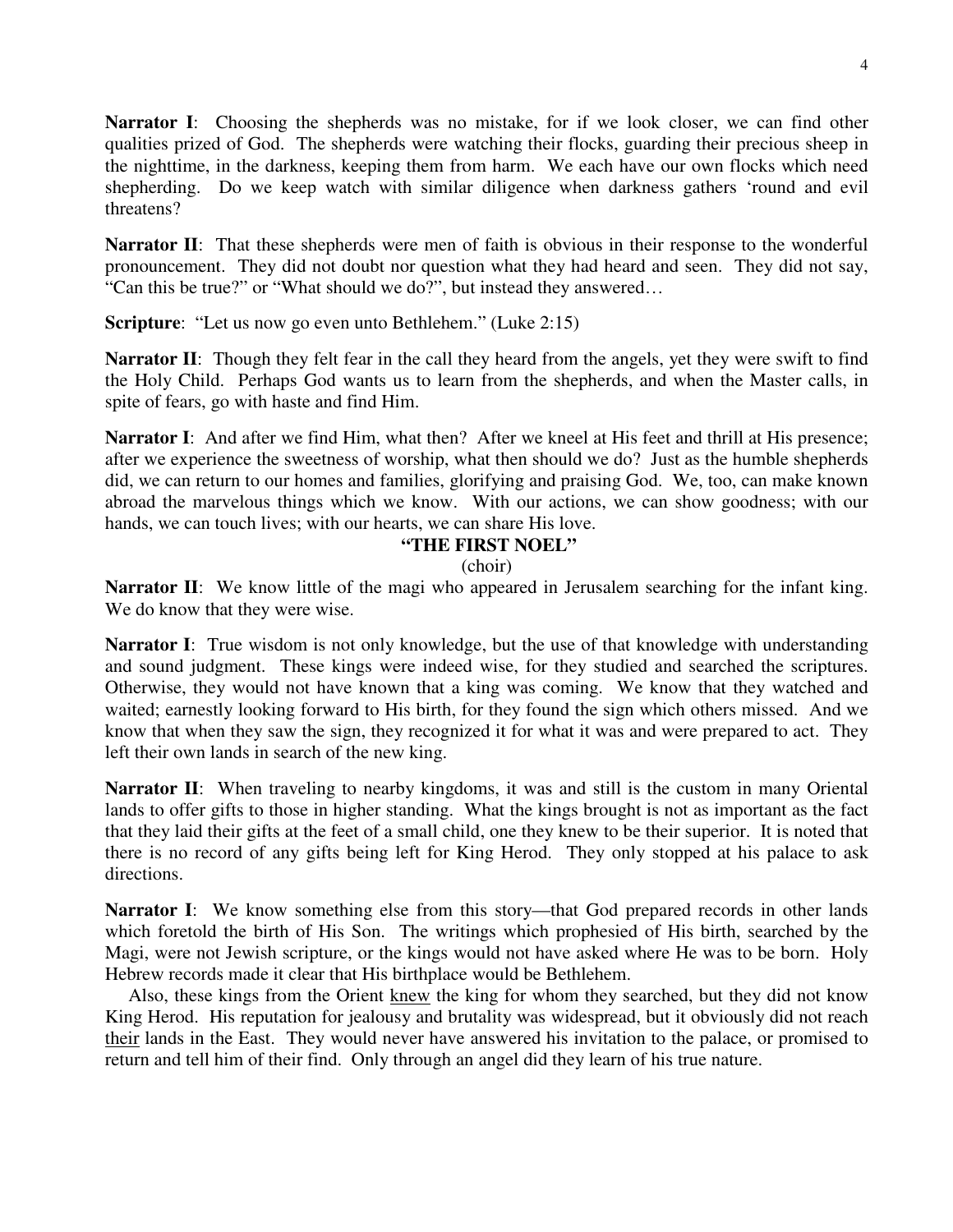5

**Narrator II:** Not only were these righteous men worthy of an angelic visitation, but of divine direction from God; for after they left the palace, "the star went before them, till it came and stood over where the young child was." (Matt 2:9) Mary and her son obviously lived among many who did not know who they were. But when the wise men entered the house, the spirit must have been strong in them, for they recognized Him at once as the king for whom they searched. Their long journey finished, their goal realized….they fell down, and worshipped him.

### **"WITH WONDERING AWE"**

(choir)

**Narrator I**: Come to the manger and kneel with the shepherds.

**Narrator II:** Sing with gladness the song of the angels, "Glory to God! Glory to God in the Highest!" Feel the joy that comes in dedication to God, and reverence Him through loving obedience.

**Narrator I**: Search, like the wise men, for the kingdom of heaven. It is a treasure to be prized above all others. And when it is found, give all that you have to follow Him because of the joy which fills your heart.

**Narrator II:** When this short mortal span of years on earth is complete, and you are called home to meet your Maker, to humbly bow at His feet in adoration and to report of mortal offerings, may you hear His gentle voice calling…

**Scripture:** "Well done, thou good and faithful servant....enter thou into the joy of thy Lord." (Matthew 25:21)

**Narrator I:** Come all ye faithful. Come joyfully to the manger in Bethlehem. Come and adore Him, Christ, the Lord of all.

### **"O COME ALL YE FAITHFUL"**

(congregation)

*(Note: Scripture notations are for reference, not narration.)*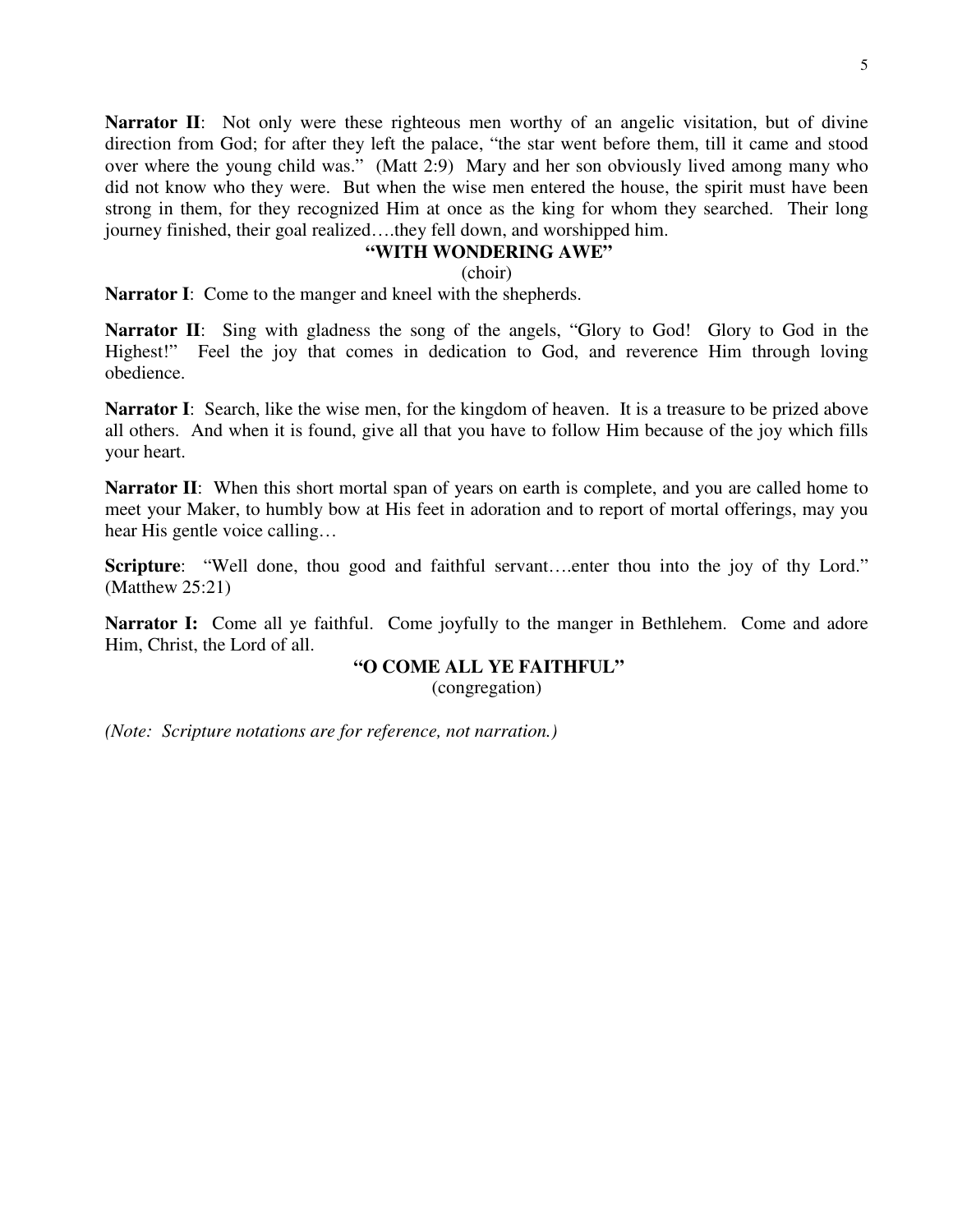# The First Noel

## **Traditional English SATB Vocal Score**

"...With our actions, we can show goodness; with our hands, we can touch lives; with our hearts, we can share His love."

 $\pmb{\phi}$ 9:  $\overline{\mathbf{e}}$  $\overline{\mathbf{e}}$ **3 3 SA** ∑ **TB** Ó.  $mp$  $\overline{\mathbf{e}}$ The ∑ 5  $\overline{\phantom{a}}$ first No ∑  $\overline{\rho}$  .  $\overline{\mathbf{e}}$ el the ∑  $\theta$ an - gel did ∑  $\overline{\rho}$  .  $\overline{\phantom{a}}$ say Was to  $\pmb{\phi}$ <u>9:</u> ∑  $\theta$  e e e cer - tain poor ∑  $\qquad \qquad \bullet$ shep- herds in ∑ fields as they  $\theta$  $\overline{\mathbf{e}}$ ∑  $\circ$  .  $\bullet$  . lay, In  $\boxed{13}$  mp  $\ddot{\mathbf{e}}$ Ooh,  $\overline{\phantom{a}}$ fields where  $\pmb{\phi}$ <u>9:</u>  $\overline{\mathbf{o}}$ ˙.  $\stackrel{\cdot}{\longrightarrow}$ they lay  $\mathbf \Theta$ ˙ œ œ keep - ing their  $\frac{1}{2}$ .  $\overline{\blacklozenge}$ ˙.  $\overline{\mathbf{e}}$ sheep On a  $\bullet$ Ooh.  $\theta$ cold win - ter's  $\overline{\mathbf{o}}$  $\begin{array}{ccc} \begin{array}{ccc} \circ & \bullet & \bullet \end{array} \end{array}$ night that  $\pmb{\phi}$ 9: ˙. œ  $\overbrace{\mathcal{P}}^{\text{was}}$  so  $\epsilon$ ˙. Œ ˙.  $\frac{\text{No}}{m}$  $\overset{\circ}{\bullet}$   $\overset{\circ}{\bullet}$ deep. 21 Œ  $m f$  No<sub>—</sub> el,  $m f$  $e$   $e$   $e$  $\overline{\phantom{a}}$ œ No<sub>-</sub> el,  $N<sub>0</sub>$  - $\overline{\phantom{a}}$  $el$ ,  $N<sub>0</sub>$  No. Œ  $\overline{\rho}$  $\overline{\mathcal{C}}$  $\frac{\bullet}{\rho}$ œ  $\det$ <sub>el</sub>, No el, No -No -  $\overline{\rho}$  .  $\overset{\circ}{\blacksquare}$ No.  $\frac{1}{\beta}$ **p**  $\overline{\mathcal{C}}$ el, el, No<sub>-cl</sub> el No. No  $\circ$   $\qquad \bullet$ No - $\pmb{\phi}$ <u>9:</u> œ œ œ œ œ —<br>—<br> œ Œ el, No el, No<sub>—</sub> el! el! ˙. Œ el! f  $\frac{1}{2}$  $\frac{1}{2}$ œ œ œ œ Born is the  $\frac{f}{\pm 2}$  $\beta$ œ œ œ œ  $\frac{1}{2}$ œ ˙ œ œ œ King of  $\overline{e}$  $\frac{1}{2}$  e  $\frac{1}{2}$ œ  $\frac{1}{2}$ . ˙ e<br>C  $\cdot$   $\cdot$ Is ra œ  $\frac{1}{2}$  e  $\frac{1}{2}$ œ  $\frac{1}{8}$ el.  $\overline{\mathbf{o}}$ **2**

> Copyright © 1998 by Chapel Music 1518 S. Brown Pl., Tucson, AZ 85710 520-885-5447 www.chapelmusiconline.com This vocal score was purchased by \_\_\_\_\_\_\_\_\_\_\_\_\_\_\_\_and may be copied for their choir only.

œ

 $\overline{\mathbf{o}}$ 

**2**

Arr. by Linda Chapman and Bonnie Heidenreich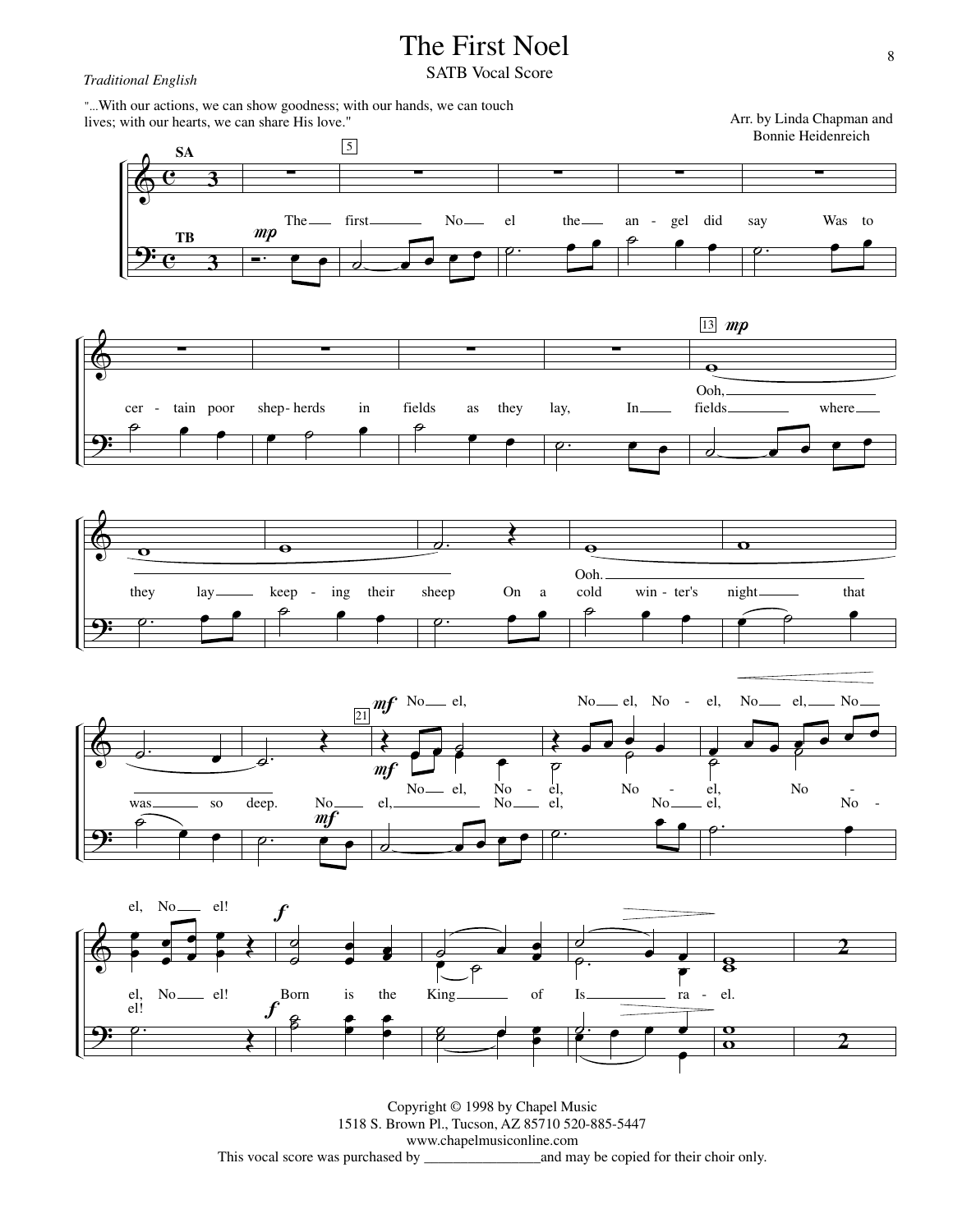







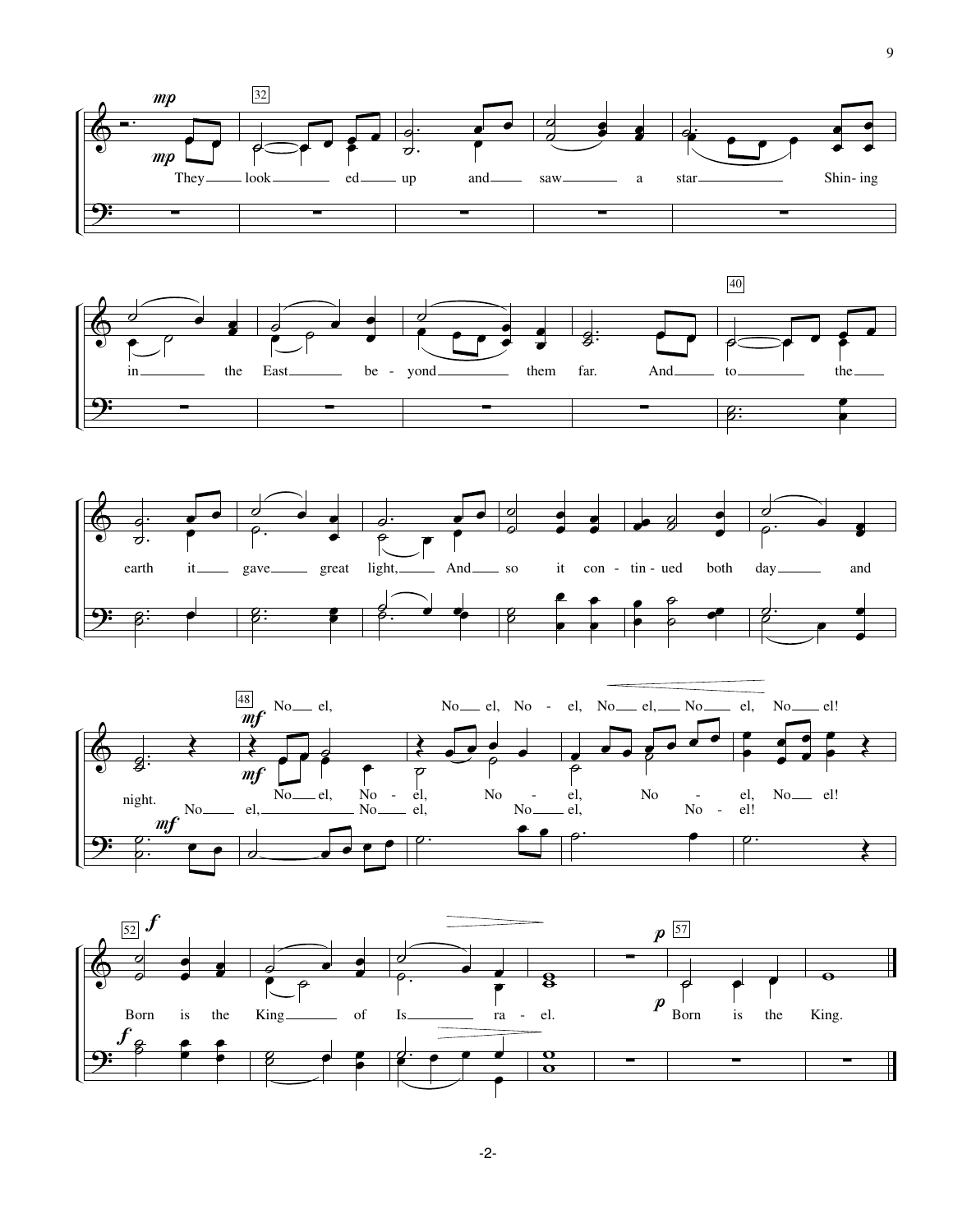

This vocal score was purchased by \_\_\_\_\_\_\_\_\_\_\_\_\_\_\_\_and may be copied for their choir only.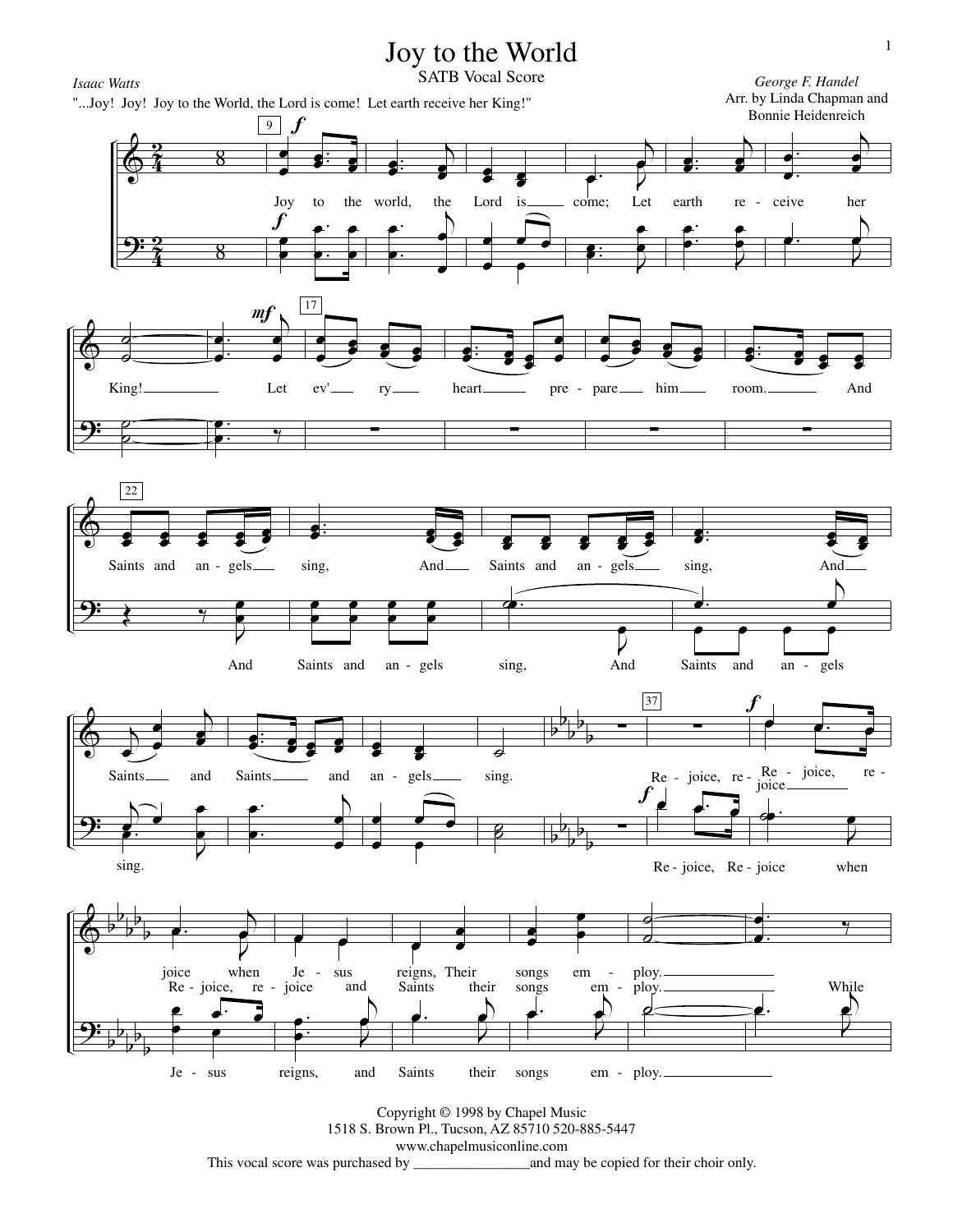







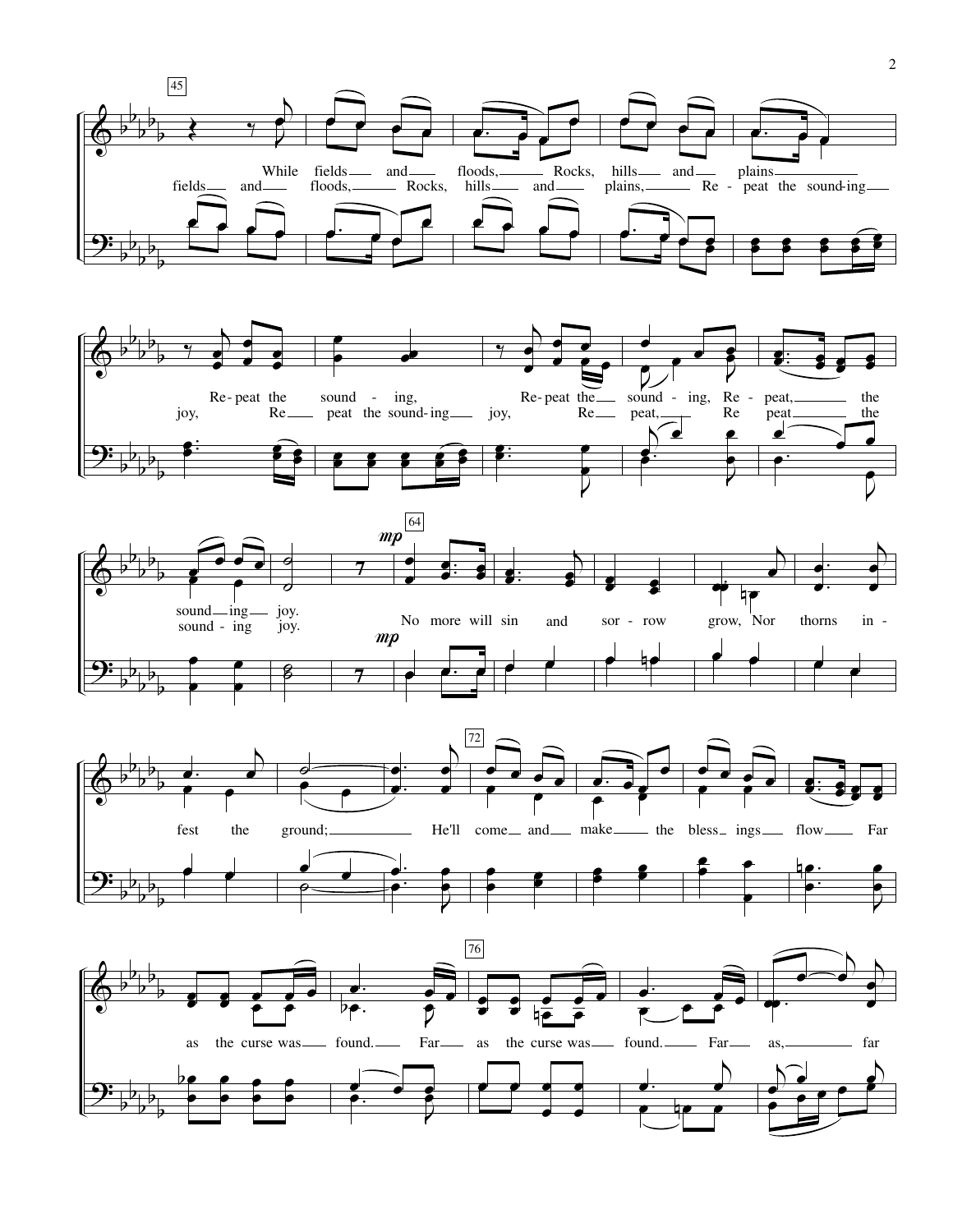

 $\overline{3}$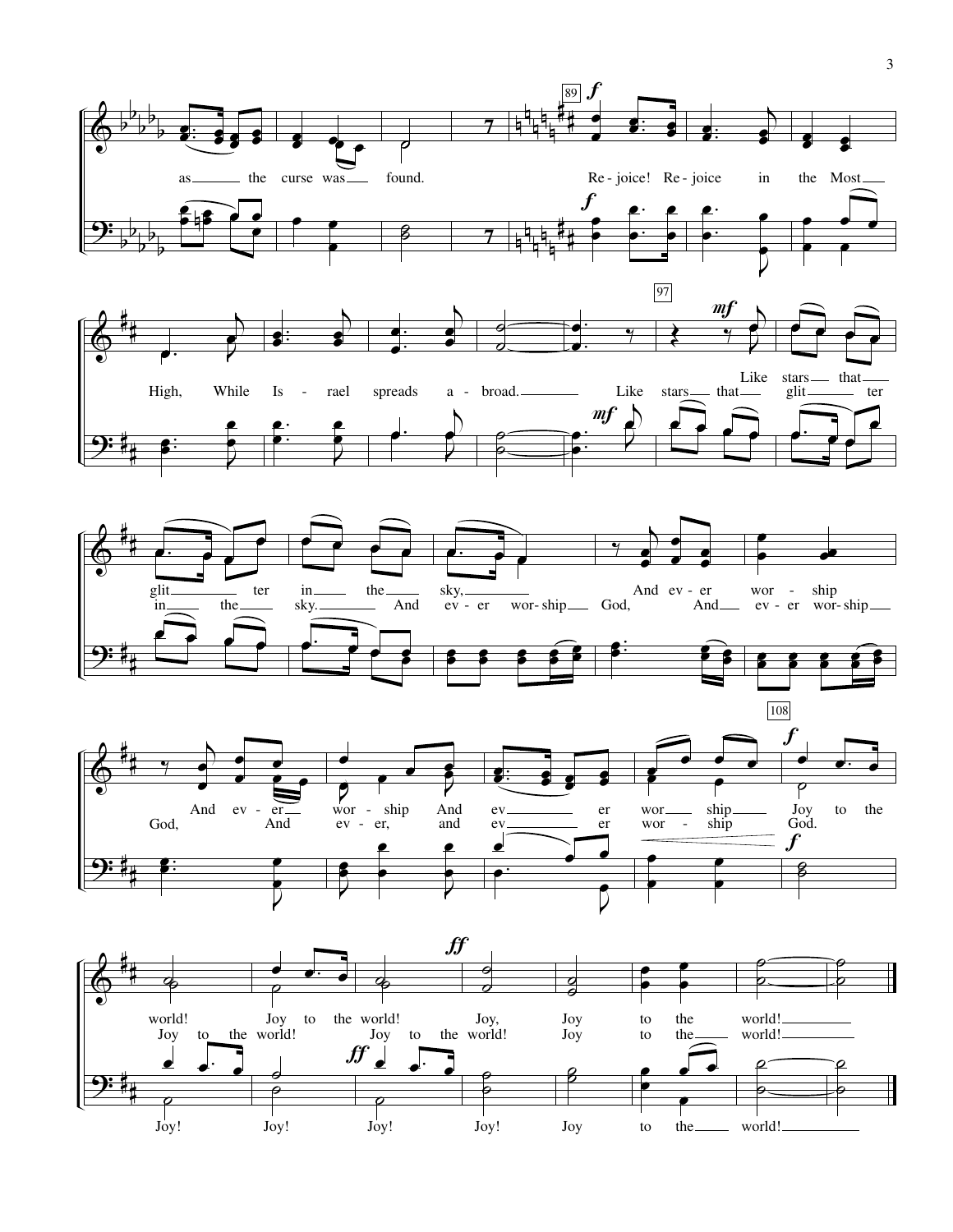## Joy to the World

Isaac Watts

SATB Vocal Score

Verse to "O Little Town of Bethlehem" is played during first paragraph of narration.





Copyright © 1998 by Chapel Music 1518 S. Brown Pl., Tucson, AZ 85710 520-885-5447 www.chapelmusiconline.com This music may not be copied for any reason.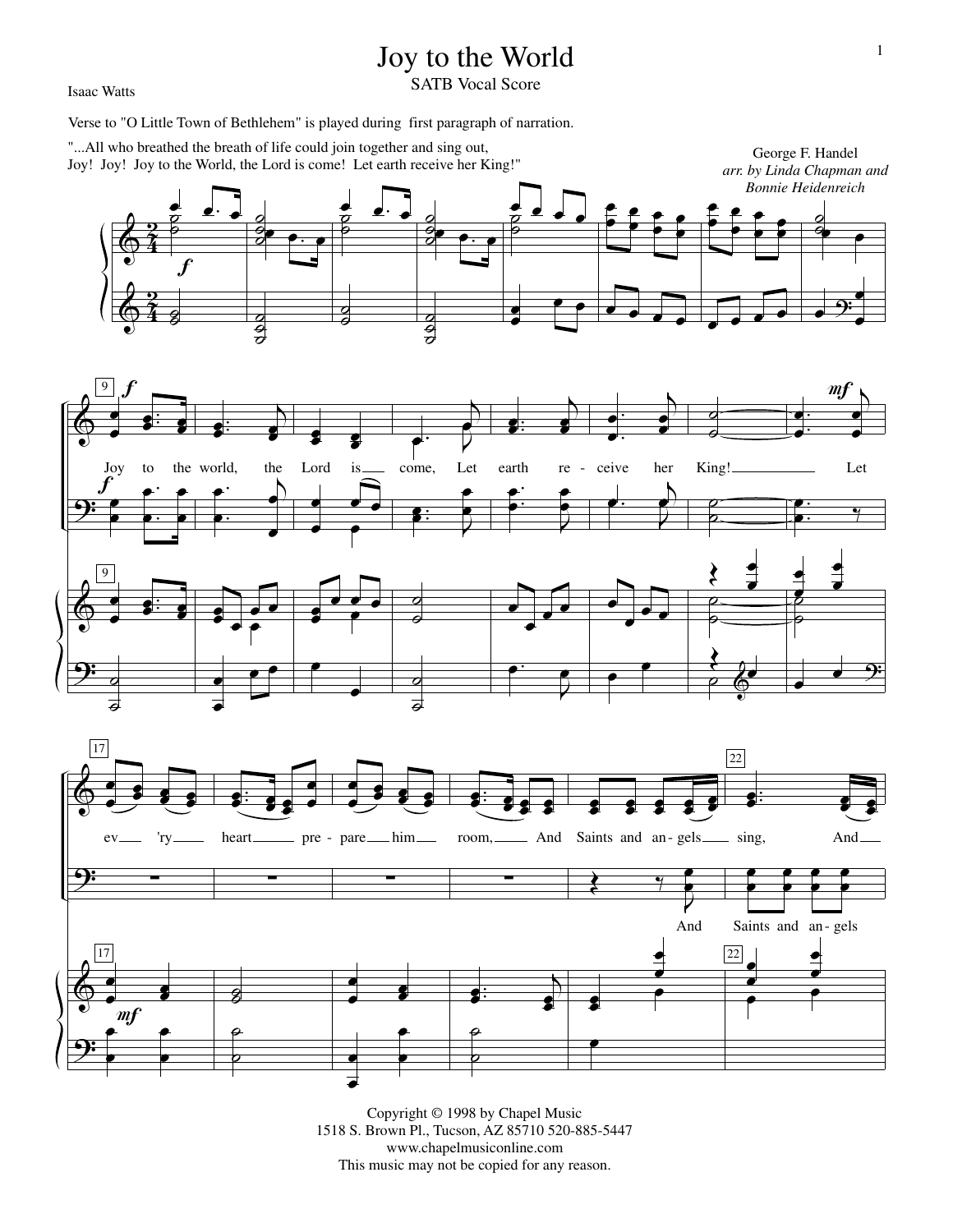



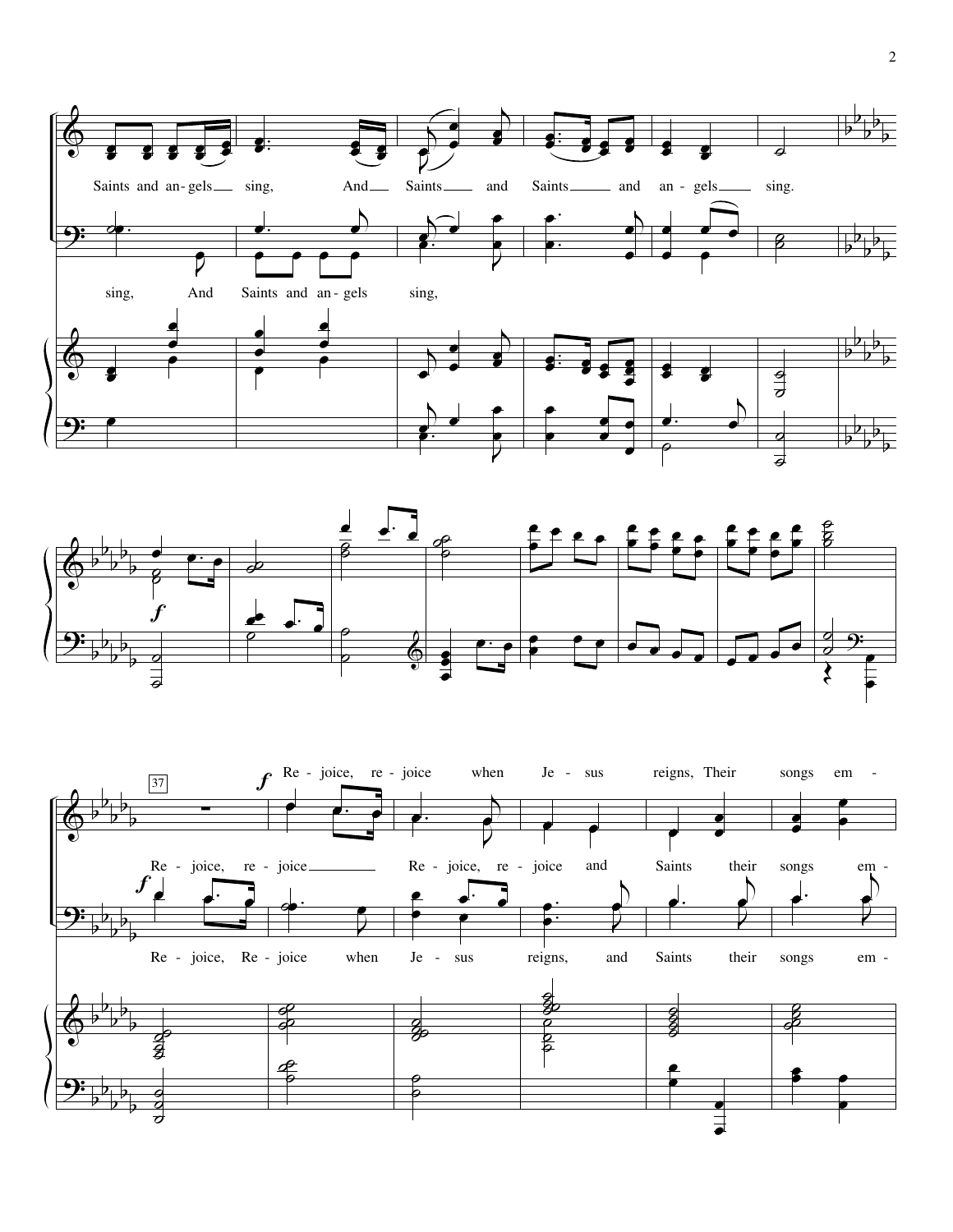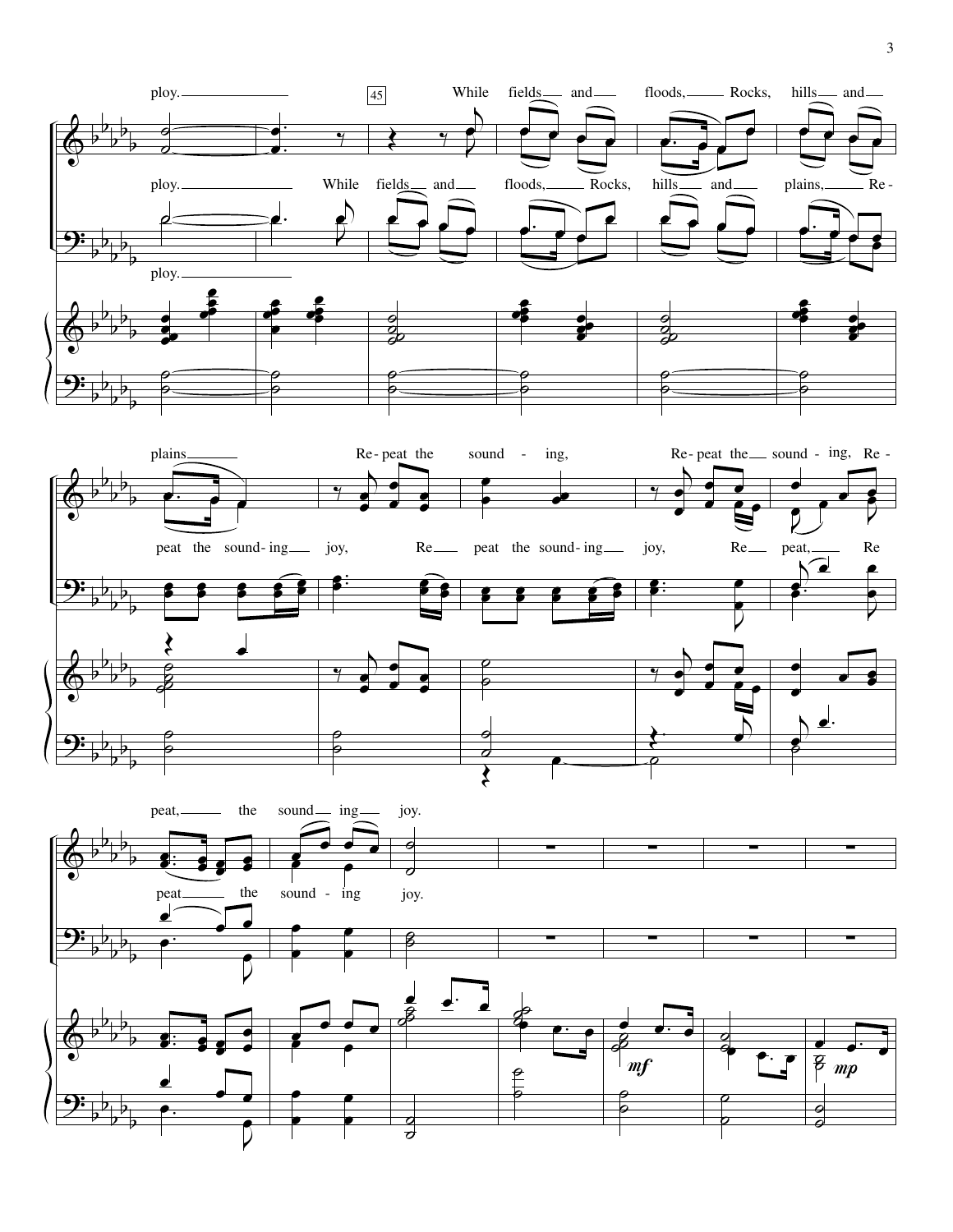

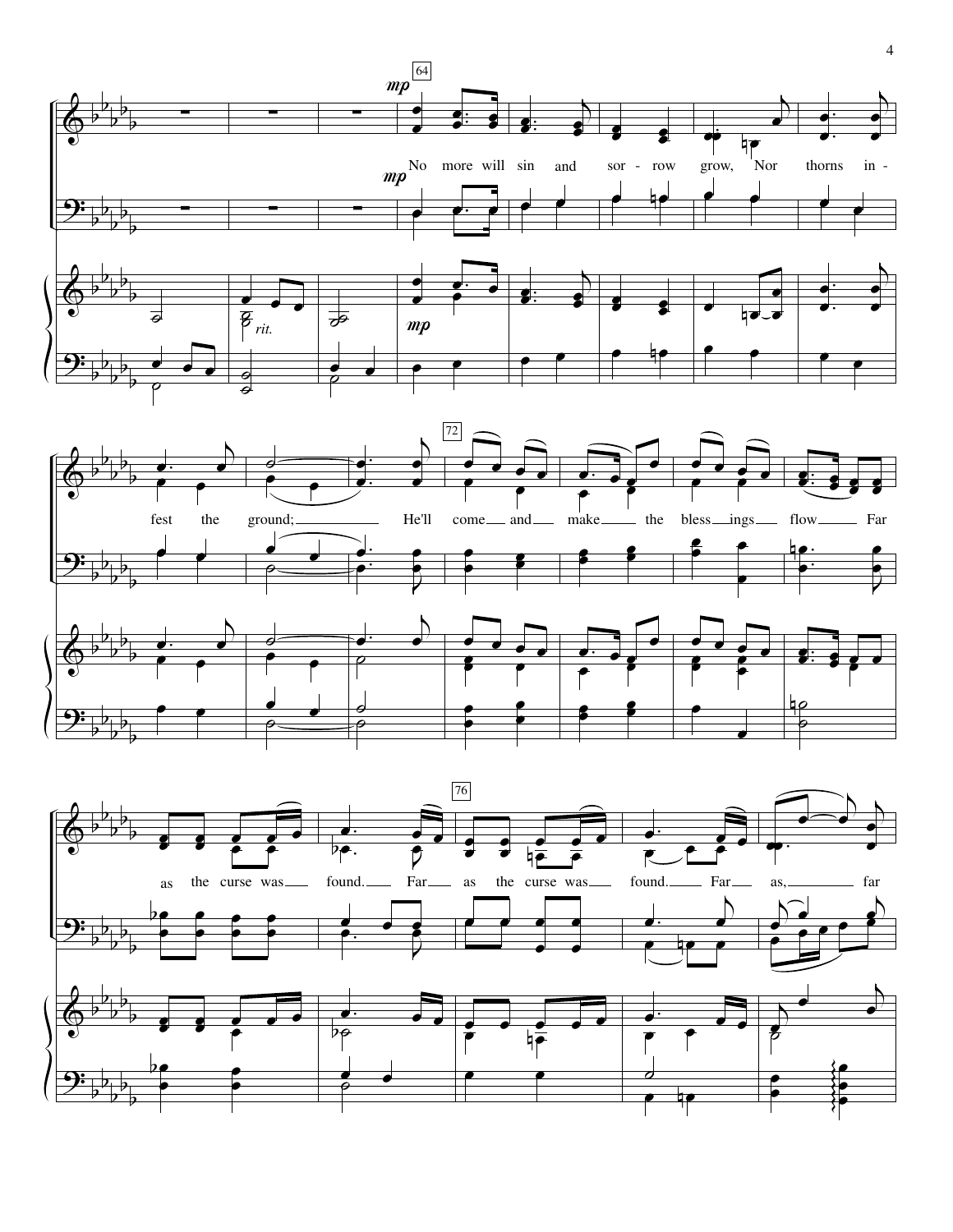



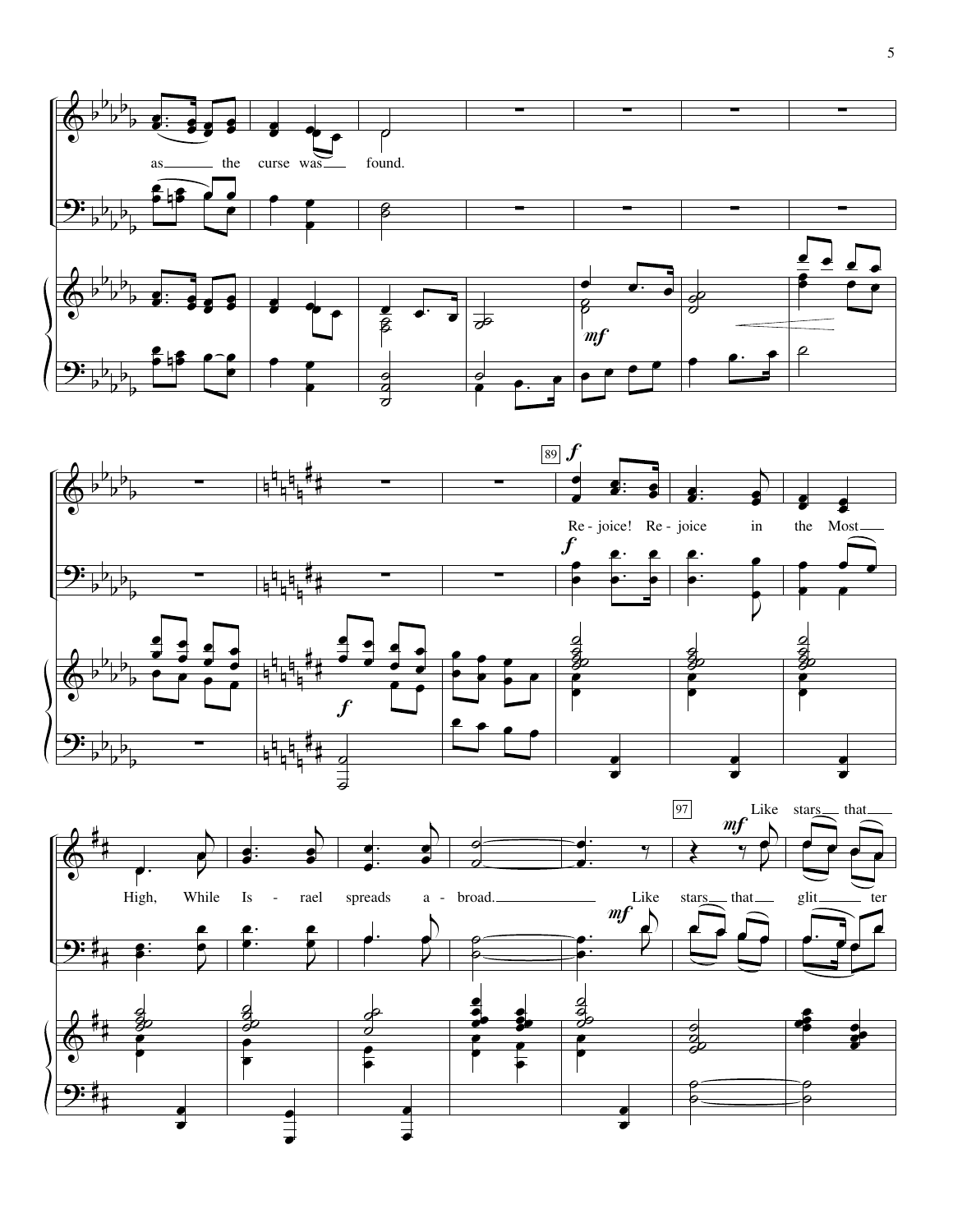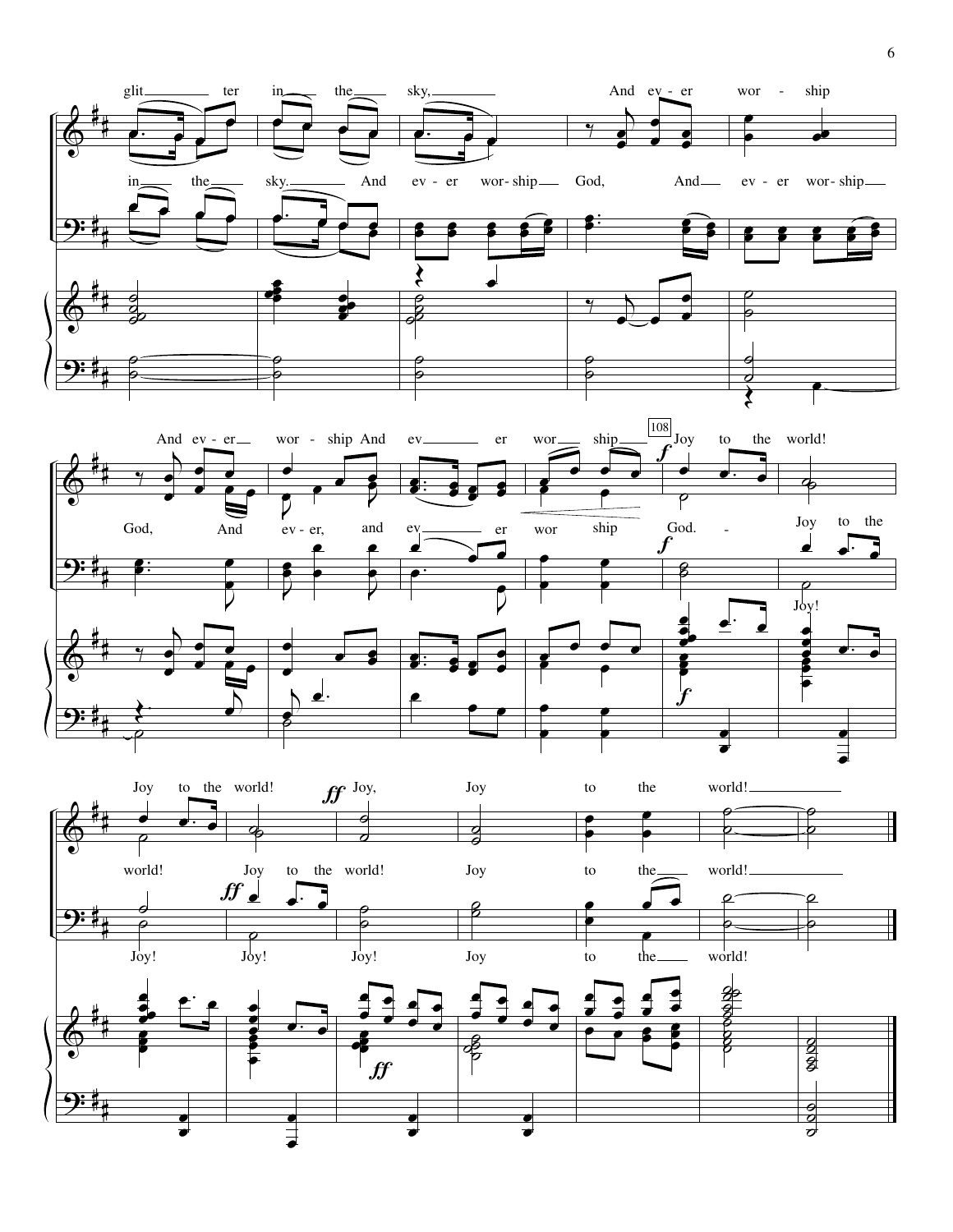## **The First Noel**

## *Traditional English carol* SATB Full Score

"...We, too, can make known abroad the marvelous things which we know. With our actions, we can show goodness; with our hands, we can touch lives; with our hearts, we can share His love."

*arr. by Linda Chapman and Bonnie Heidenreich*









Copyright © 1998 by Chapel Music 1518 S. Brown Pl., Tucson, AZ 85710 520-885-5447 www.chapelmusiconline.com This music may not be copied for any reason.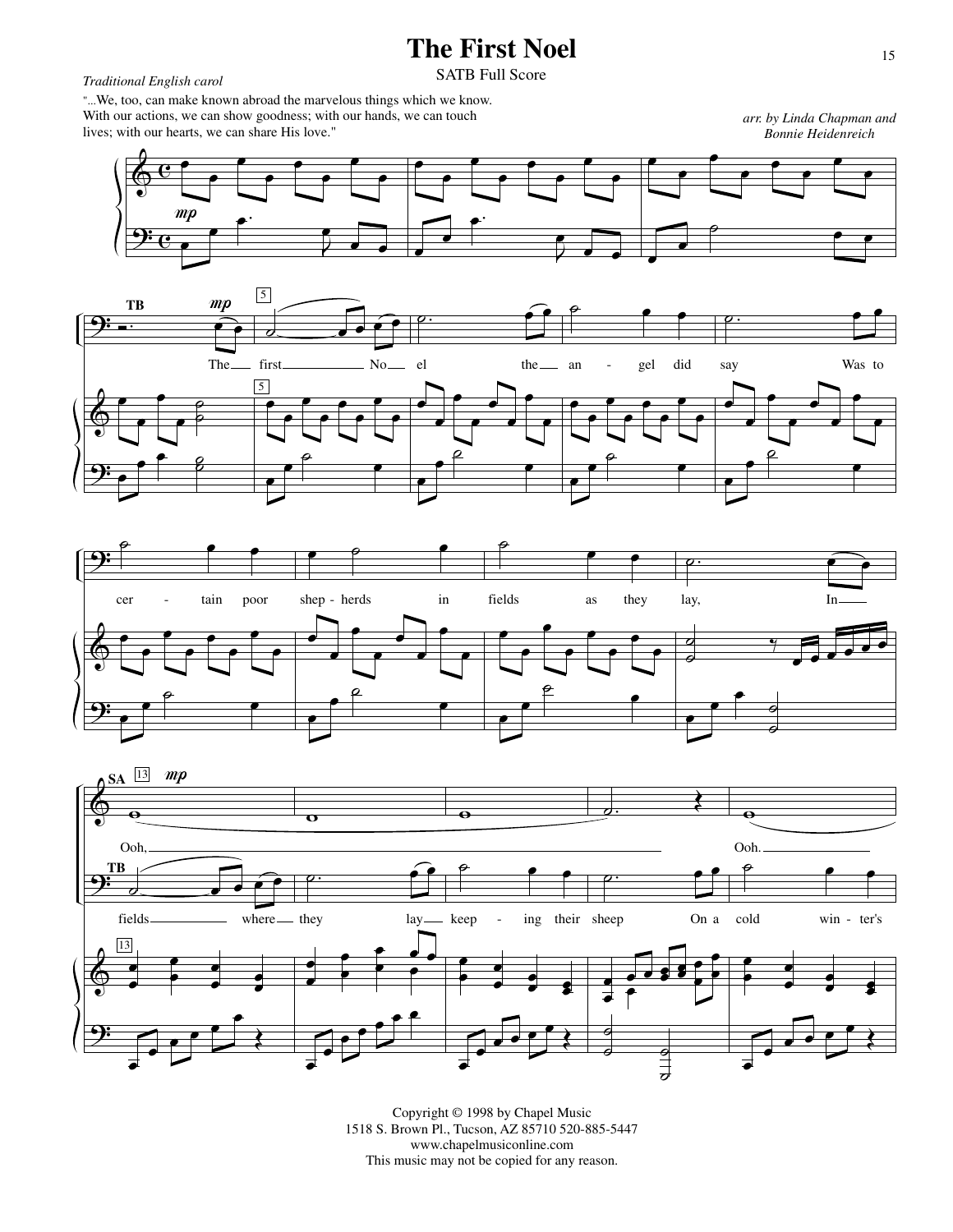





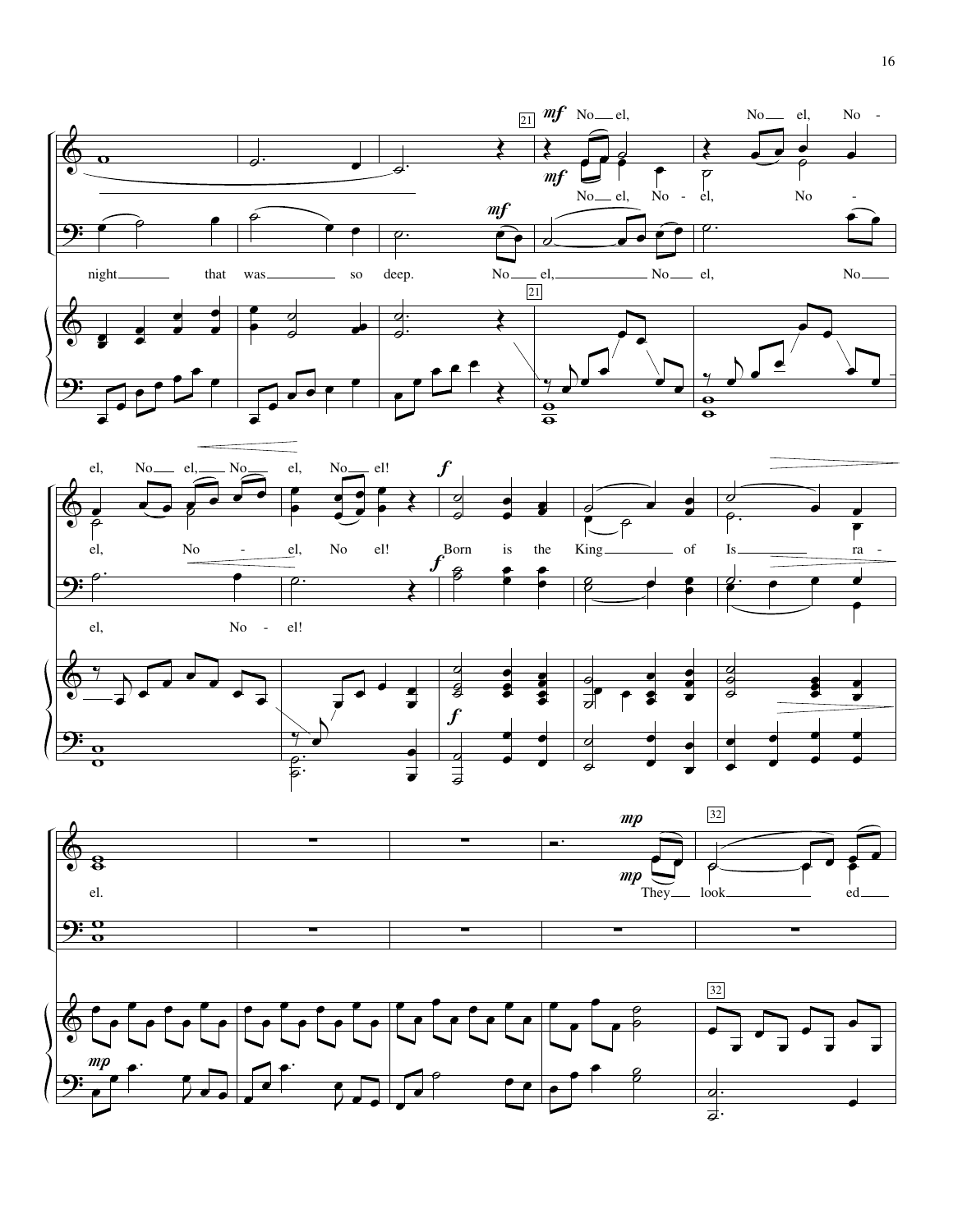



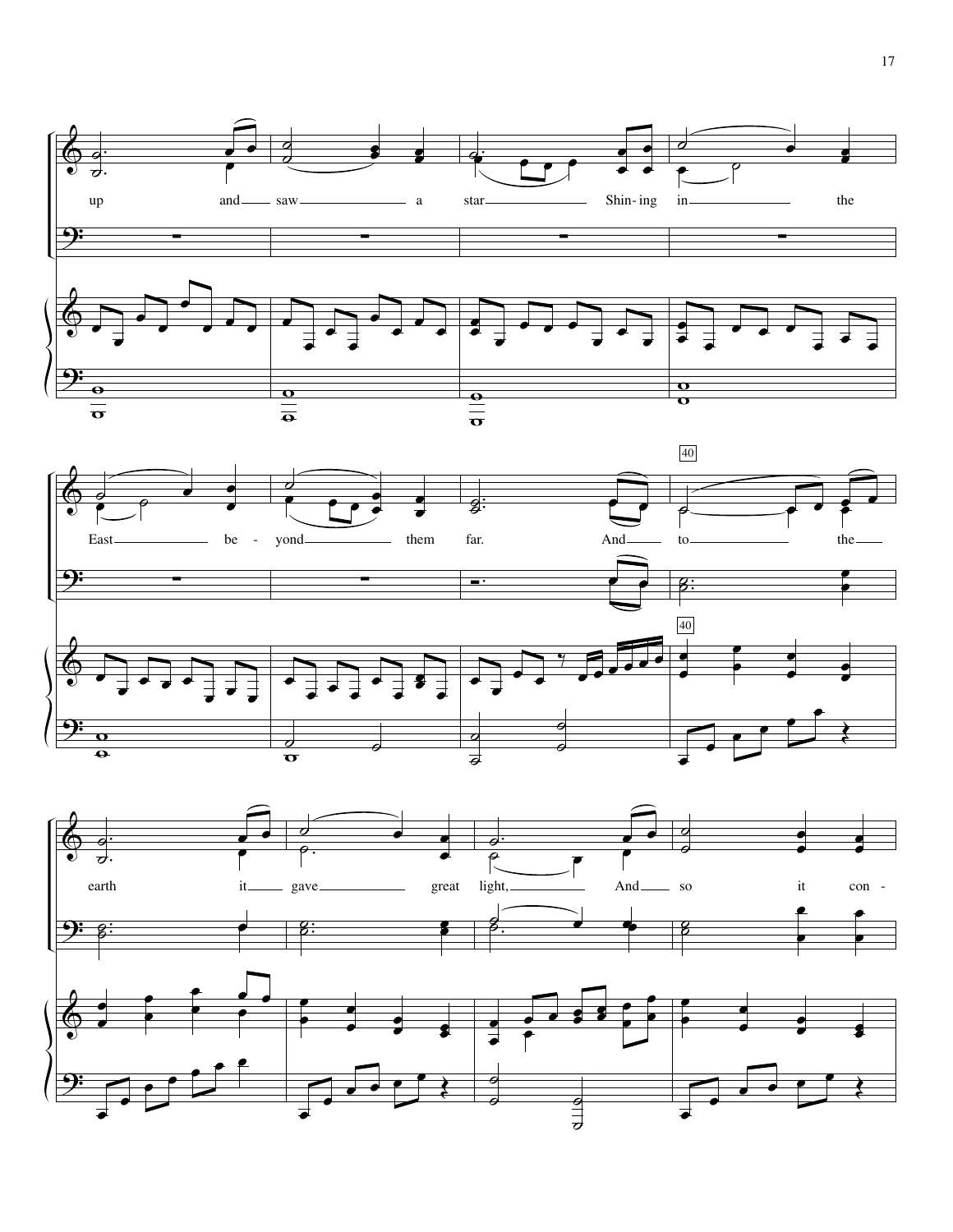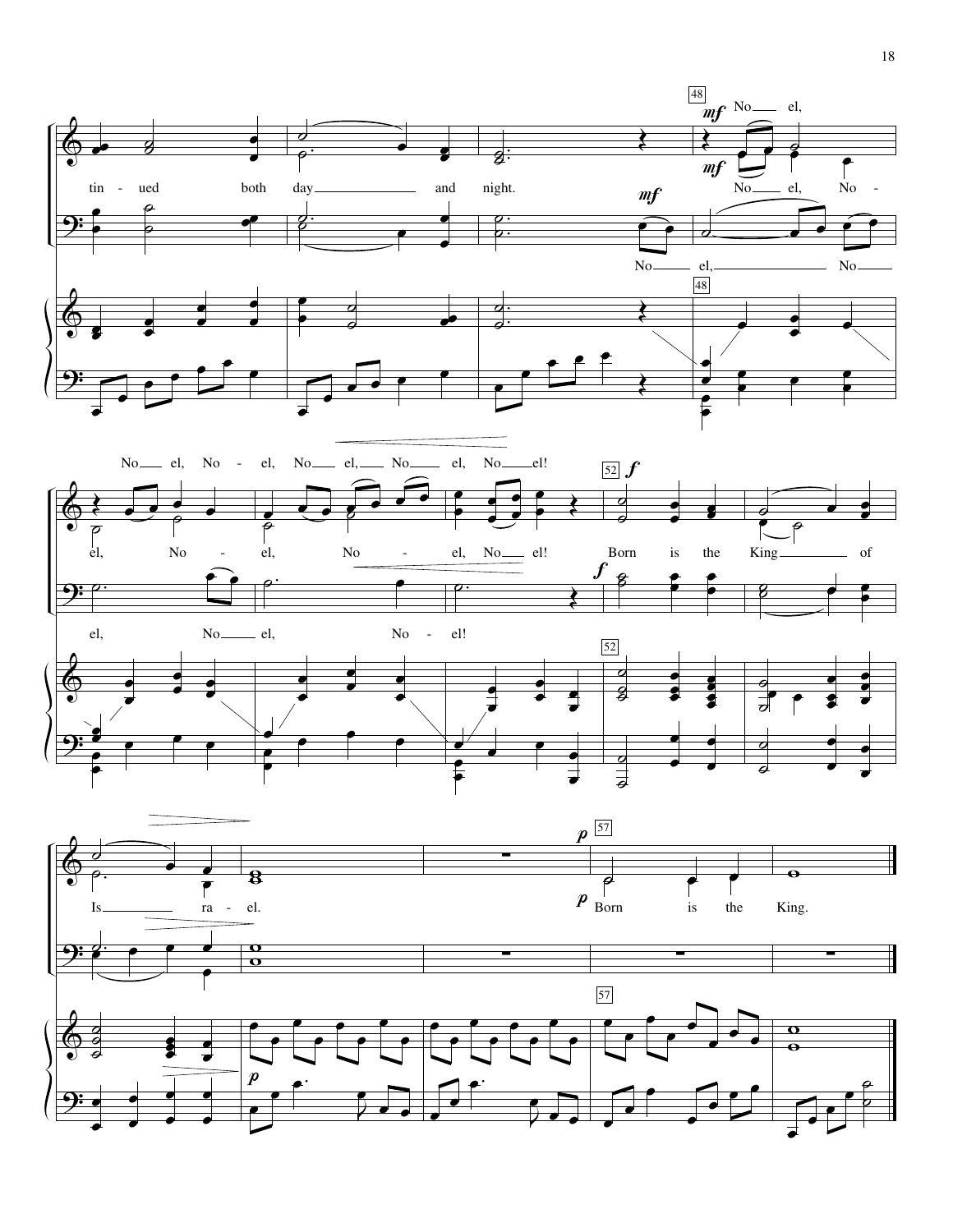## Silent Night **SATB**

#### *Joseph Mohr*

"...And so on that glorious, silent night, Mary brought forth her first-born



Copyright 2003 © by Chapel Music 1518 S. Brown Pl., Tucson, AZ 85710 520-885-5447 www.chapelmusiconline.com This vocal score was purchased by \_\_\_\_\_\_\_\_\_\_\_\_\_\_\_\_and may be copied for their choir only.

*Franz Gruber* arr. by Linda Chapman and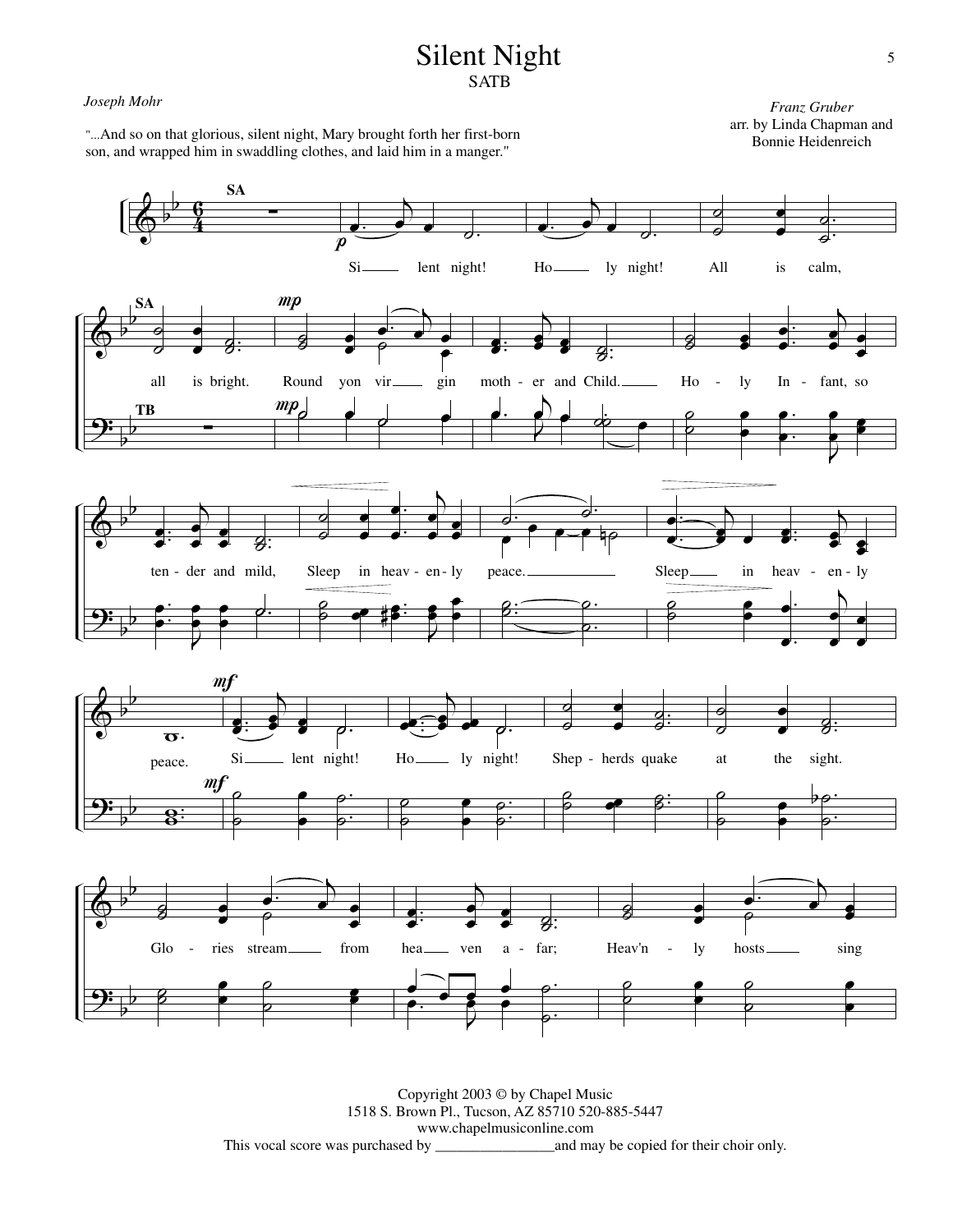







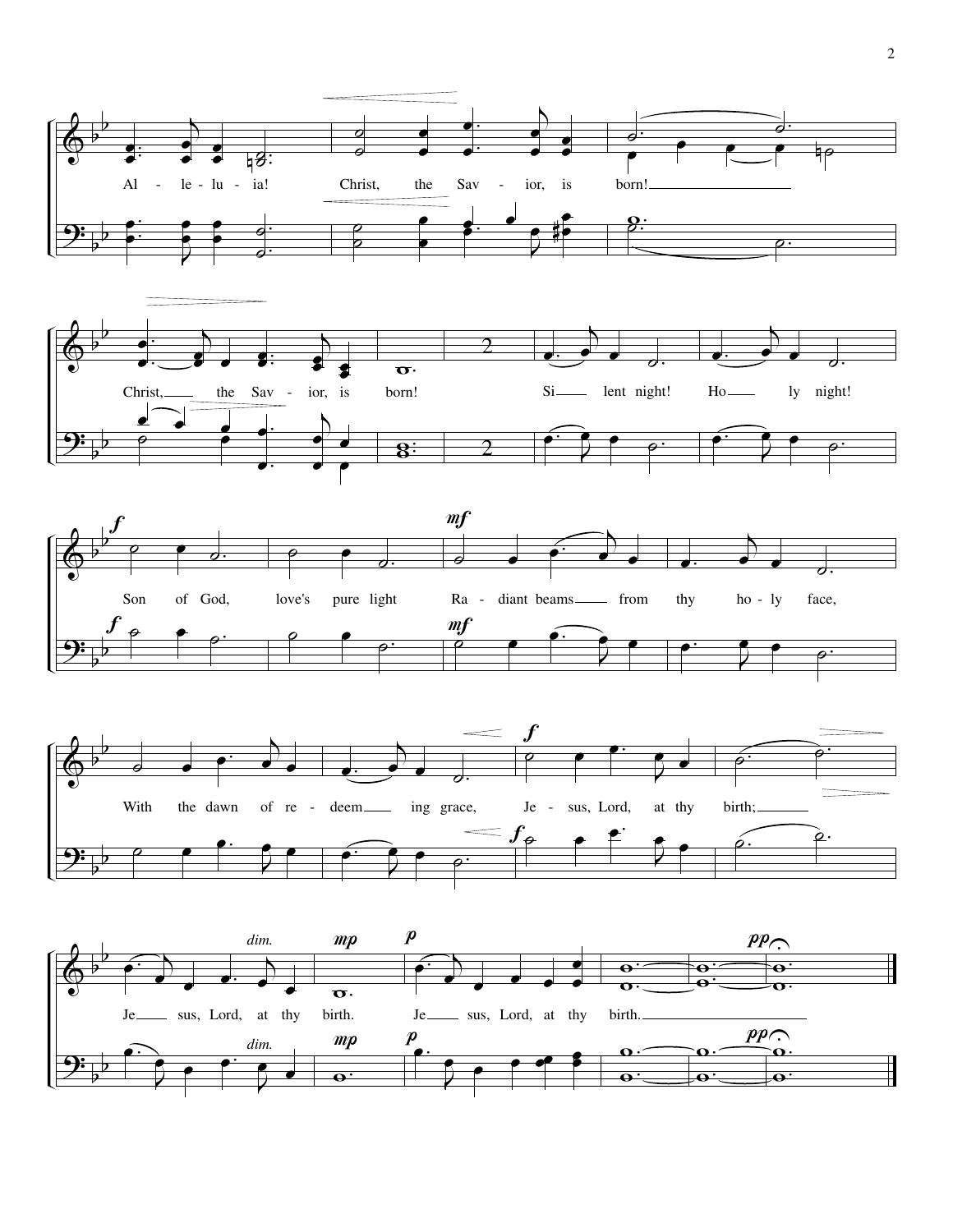

\*If bells are not available, a flute, a keyboard or an organ stop may be used.

Copyright © 2003 by Chapel Music 1518 S. Brown Pl., Tucson, AZ 85710 520-885-5447 www.chapelmusiconline.com This music may not be copied for any reason.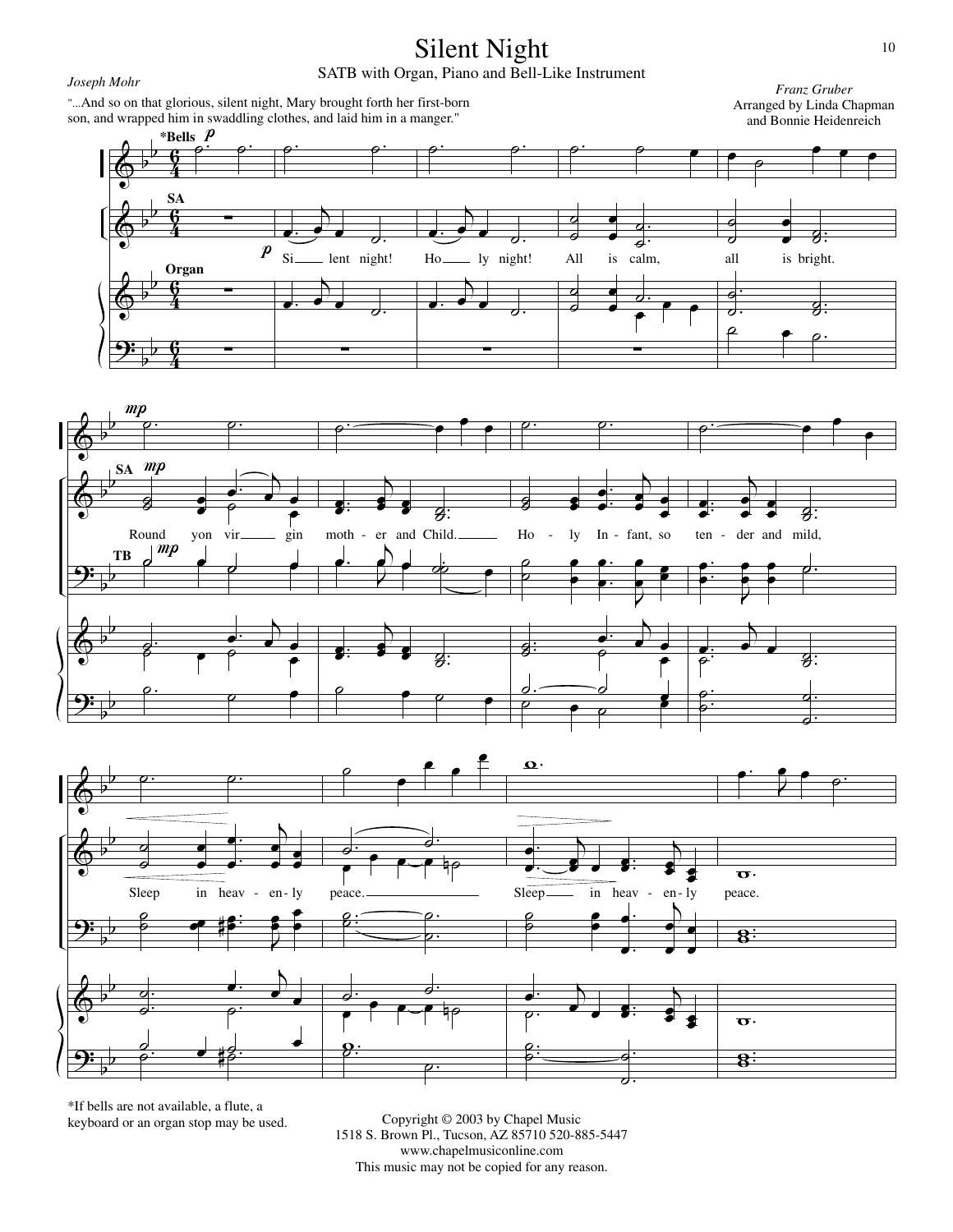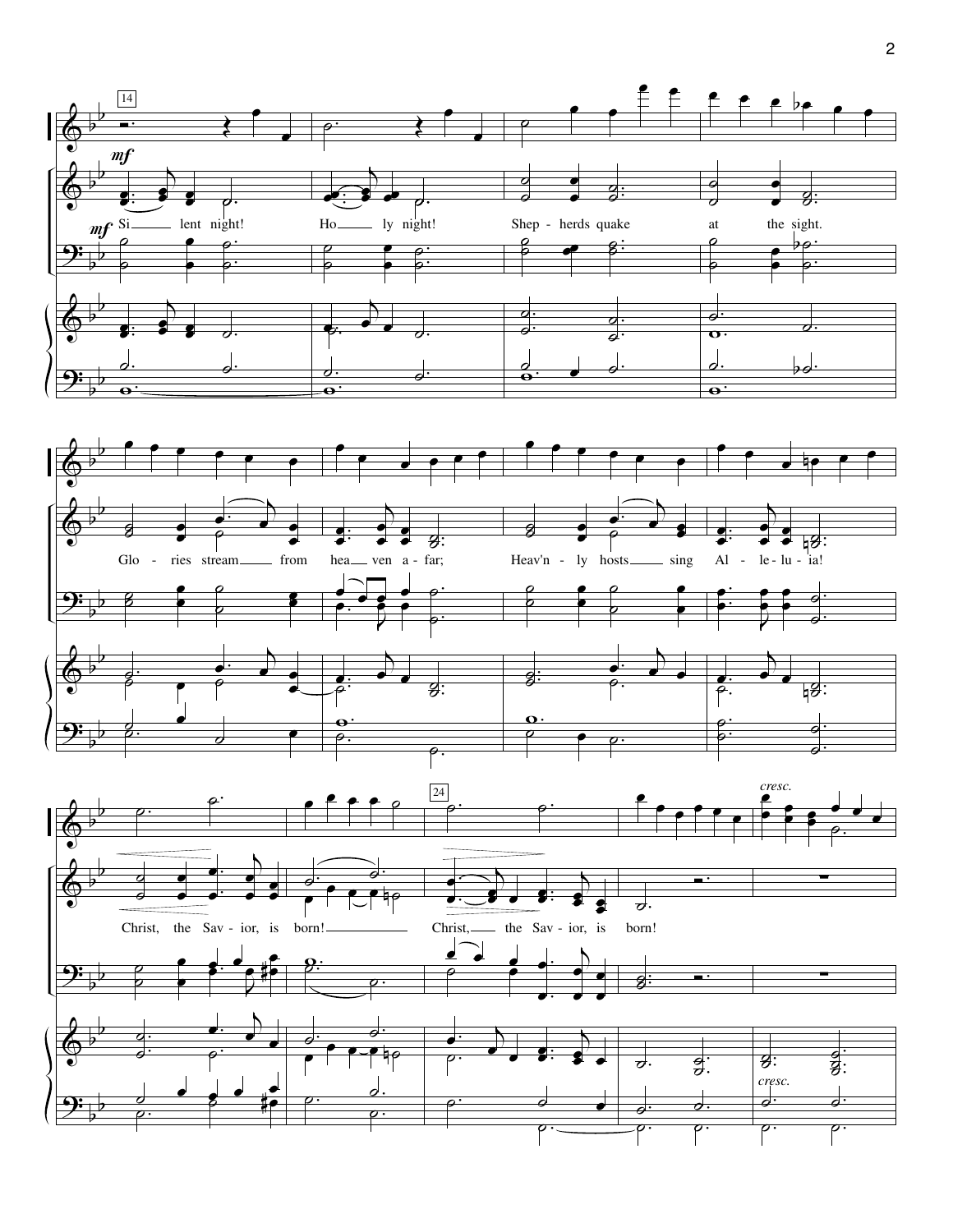



\*If only piano is being used, play the bass clef from the piano accompaniment and the treble clef from the organ accompaniment on this page and the next.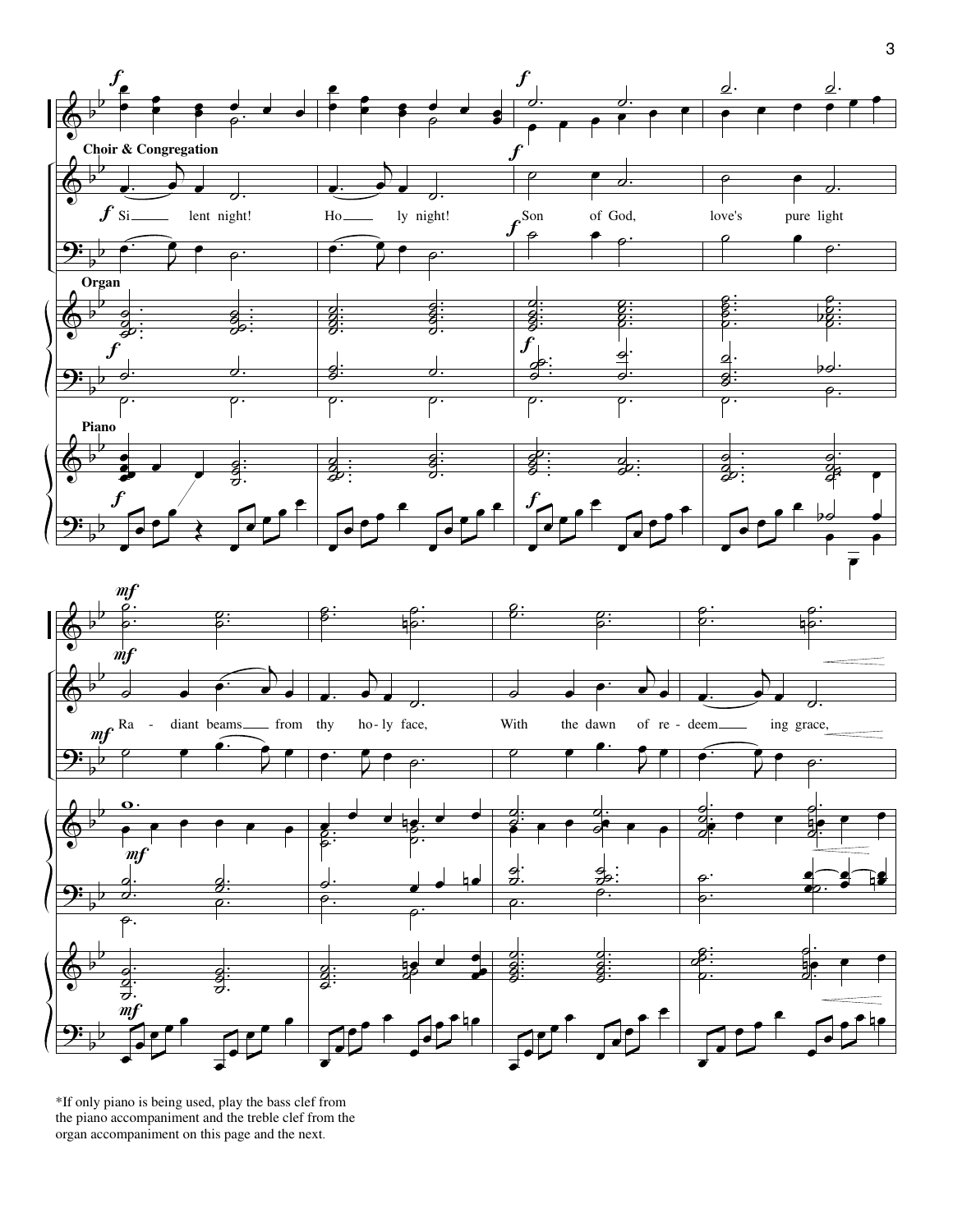

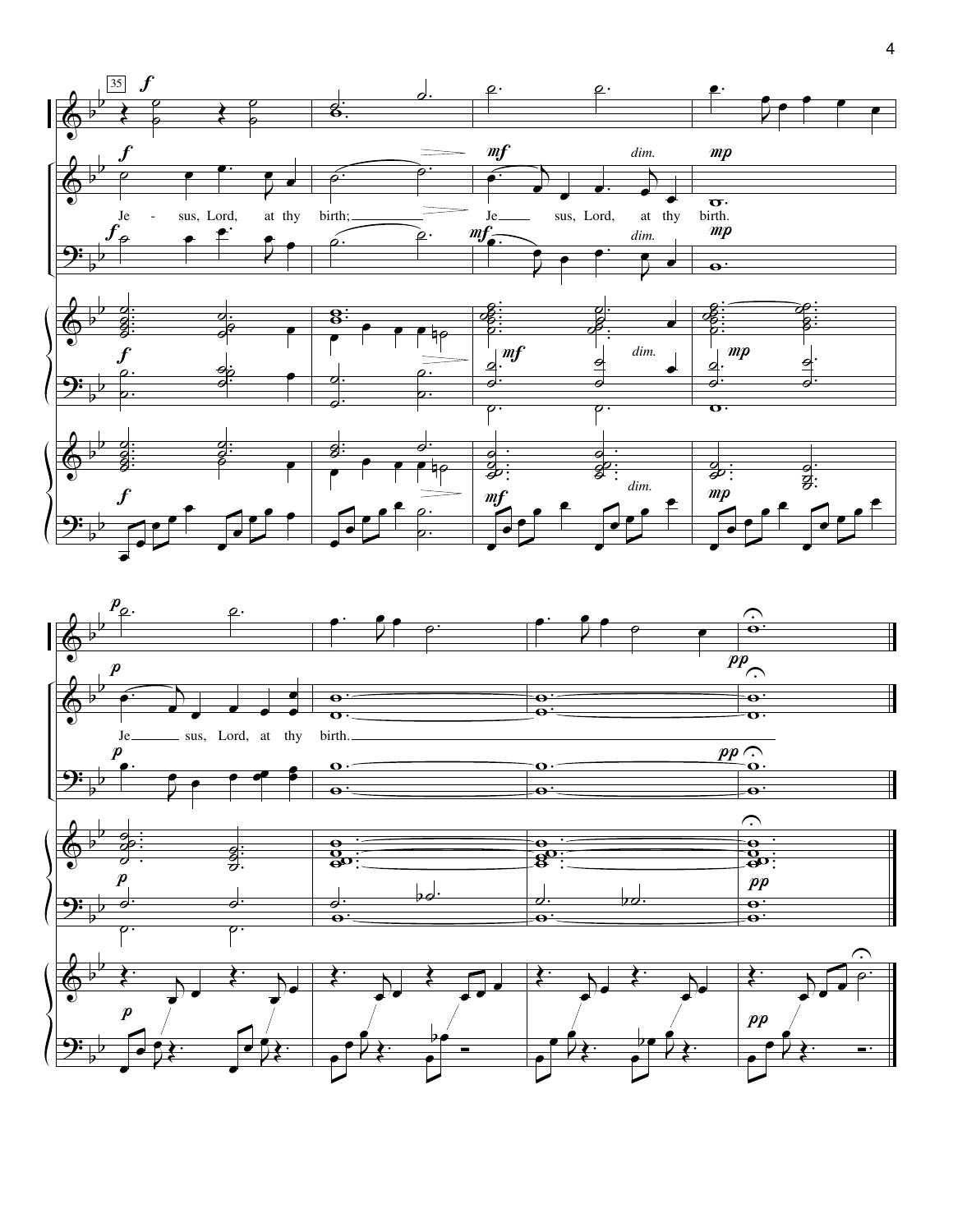

Copyright © 1998 by Chapel Music 1518 S. Brown Pl., Tucson, AZ 85710-520-885-5447 www.chapelmusiconline.com \_and may be copied for their choir only.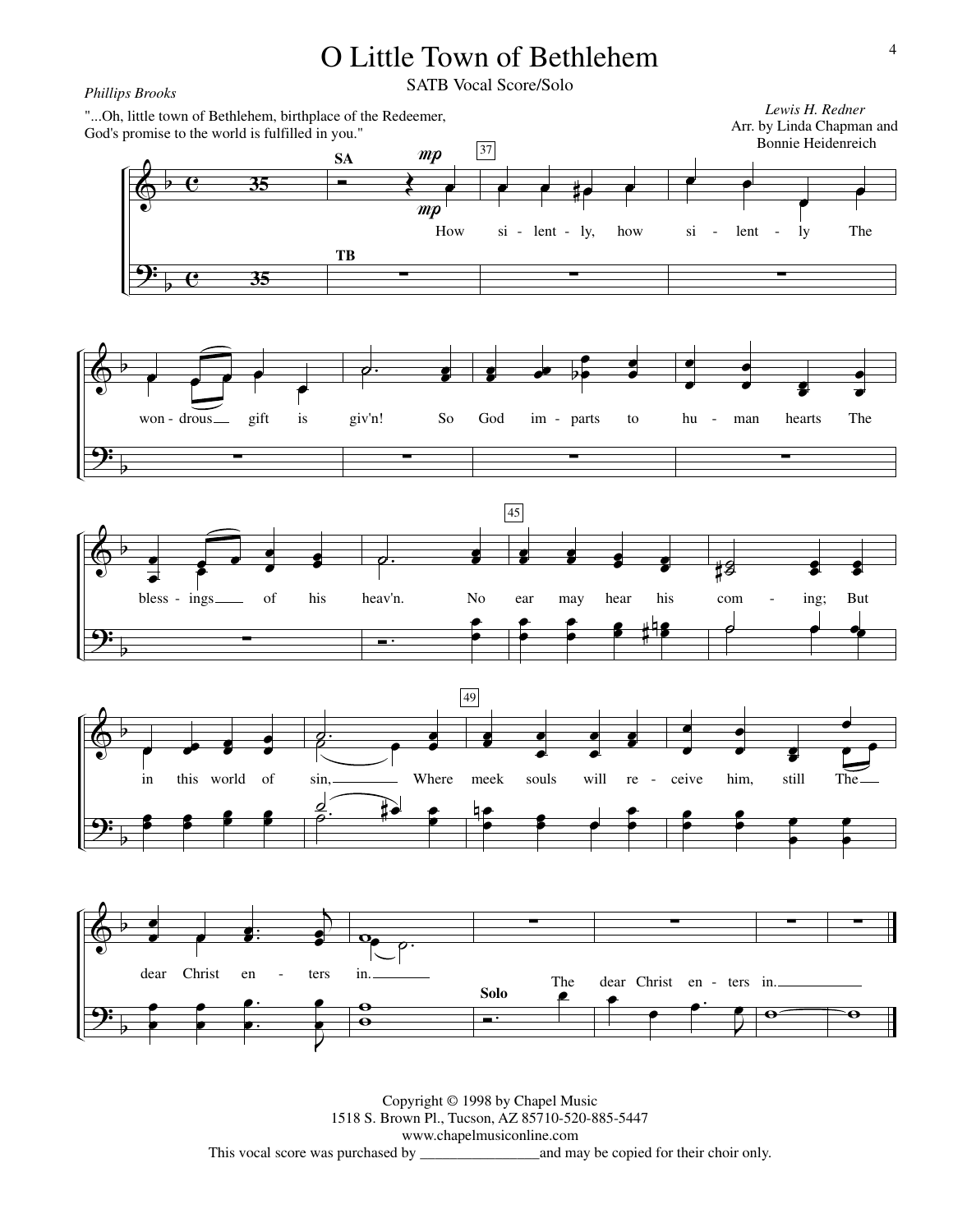## Angels We Have Heard On High

Optional Vocal or Instrumental Obligato

"...For peace on earth will come only when men show good will toward one another. And it is to men of good will that God grants the peace which fills the soul and brings the spirit of love to life."

#### "ANGELS WE HAVE HEARD ON HIGH"

(choir and congregation, from the hymnbook)

*(Suggested performance of this hymn: Assign the soprano and alto parts to two violinists and the tenor and bass parts to two cellists.* 

*1) Have the strings play it through once. 2) Add the choir to the strings-1st verse.* 

*3) Add the organ to the strings and choir with obligato on the chorus-2nd verse.* 

*4) Add the congregation to the strings, organ, choir and obligato-3rd verse.)*





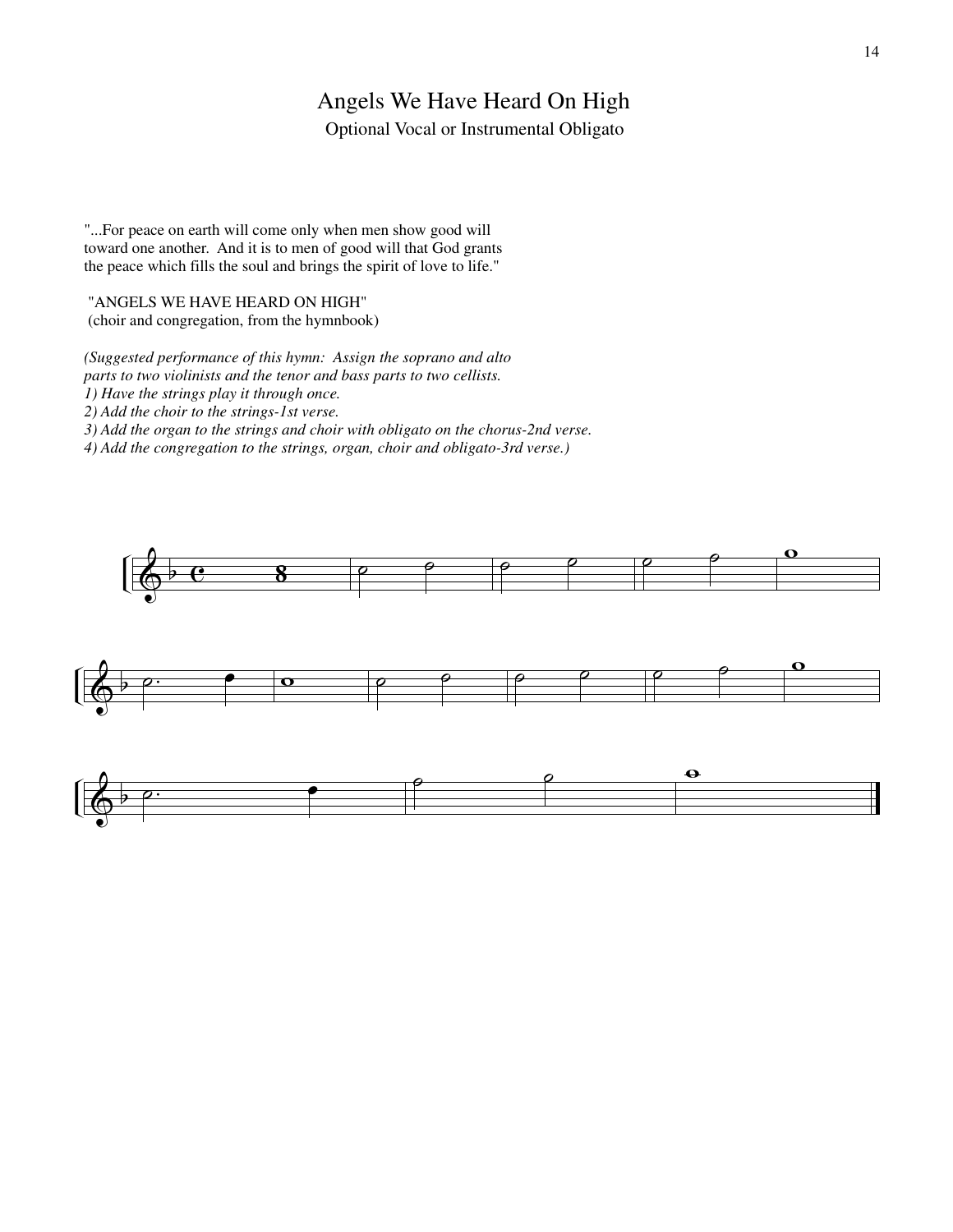## **O Little Town of Bethlehem**

Phillip Brooks

### Solo/SATB Vocal Score

"...Oh, little town of Bethlehem, birthplace of the Redeemer, God's promise to the world is fulfilled in you." "...Each Sabbath day, followers around the world remember still His sacrifice…by partaking of bread." (musicstarts, playing 1st 6 measures.)

Lewis H. Redner *arr. by Linda Chapman and Bonnie Heidenreich*









Copyright © 1998 by Chapel Music 1518 S. Brown Pl., Tucson, AZ 85710 520-885-5447 www.chapelmusiconline.com This music may not be copied for any reason.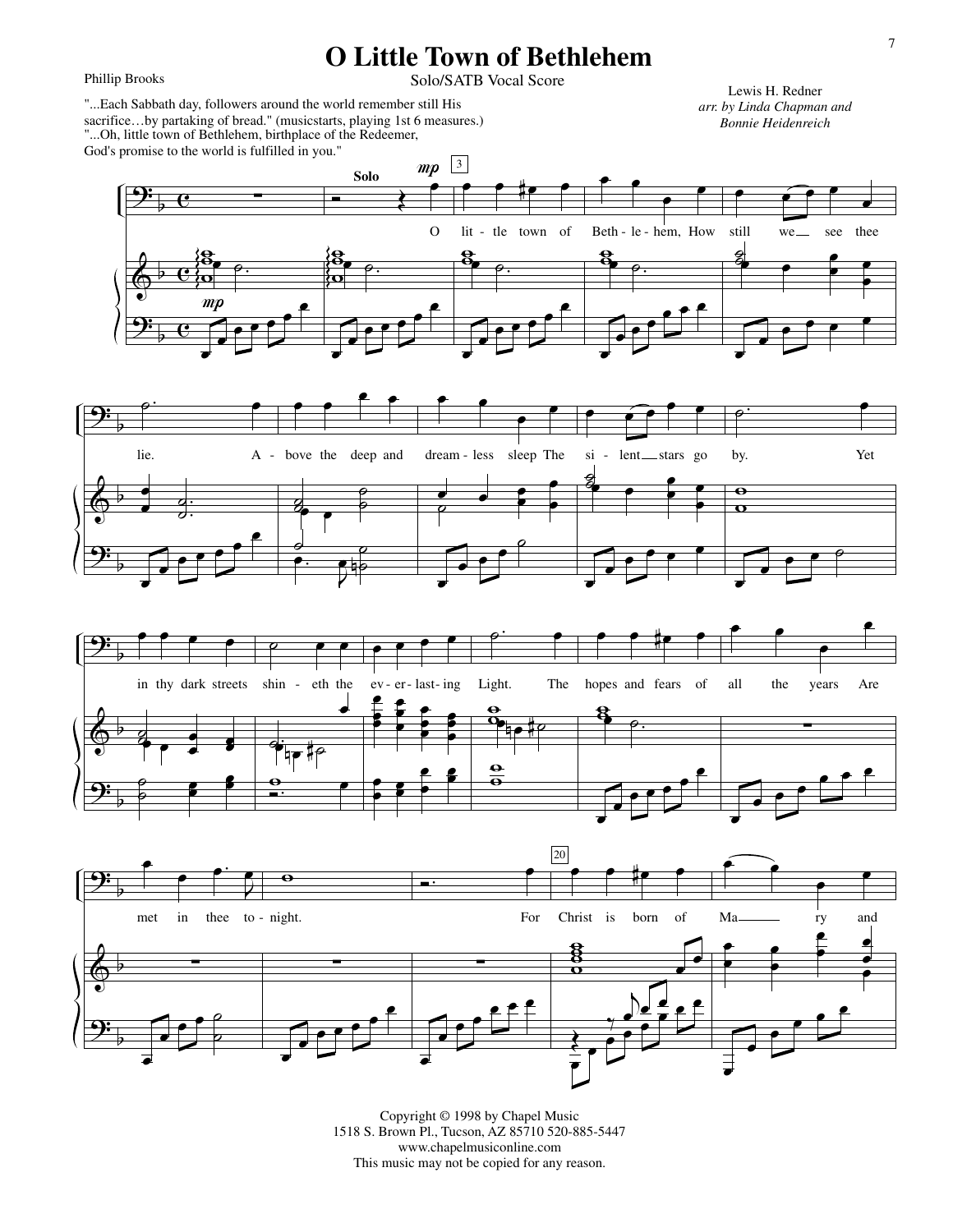